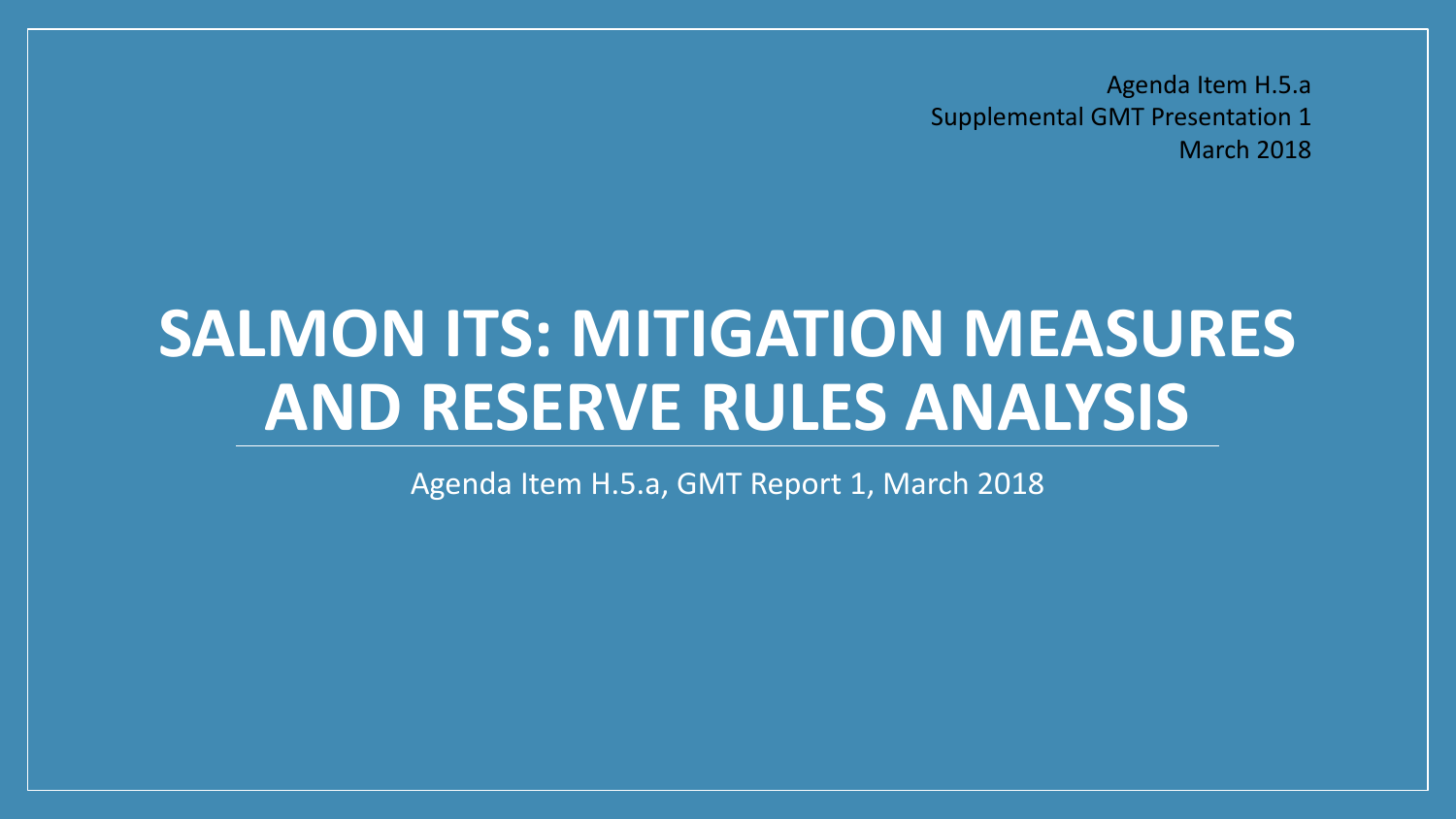### Reasonable and Prudent Measures (RPMs)

- 1. Monitoring
- 2. Developing Measures to Keep Bycatch within Guidelines
- 3. The Reserve
- 4. New Times and Areas
- 5. Identifying and Addressing High Bycatch Times/Areas/Conditions
- 6. Reporting and Evaluation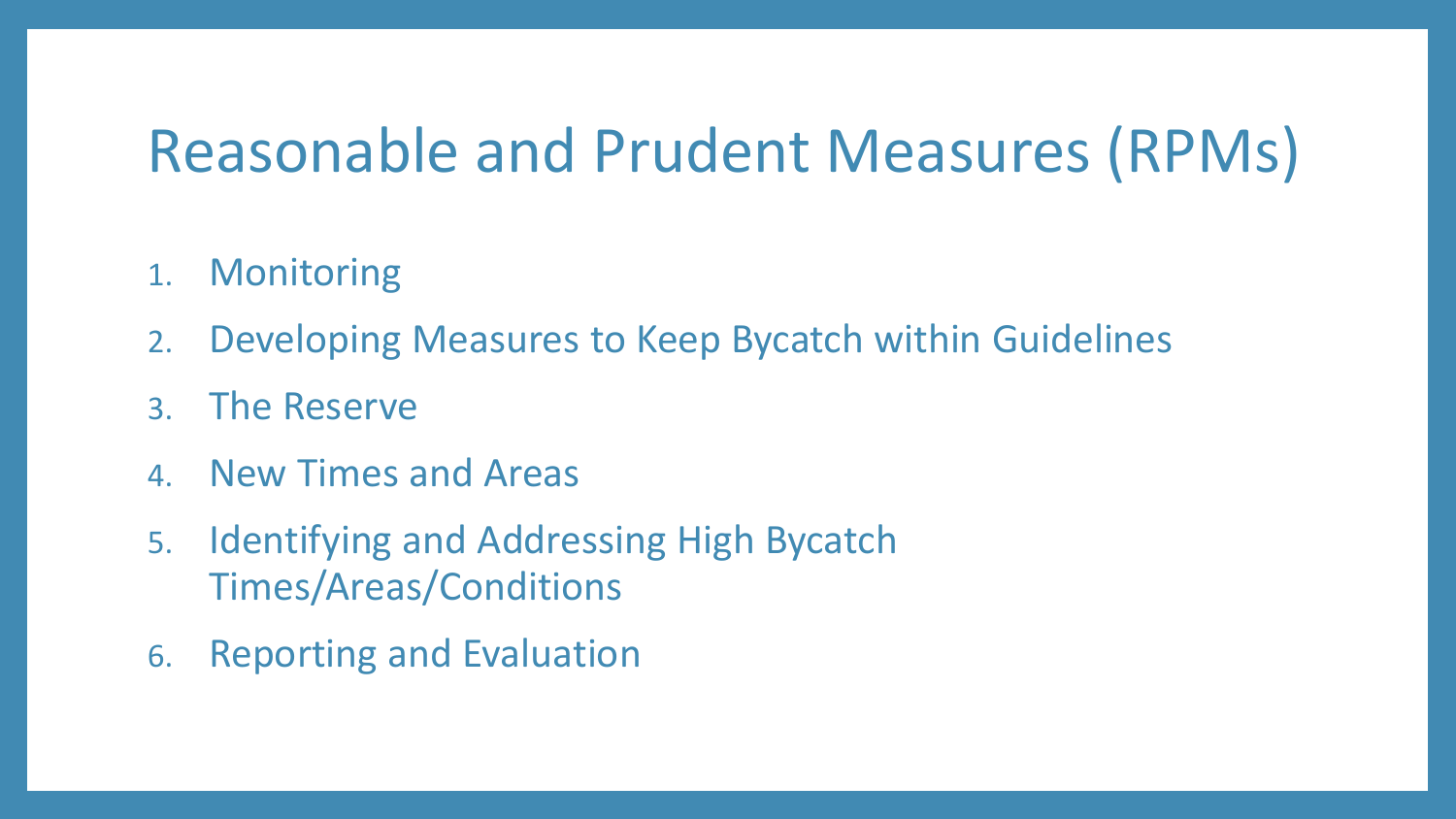# RPM 1: Monitoring

"NMFS, in consultation with the Council, will review existing mechanisms for monitoring salmon bycatch in the groundfish fishery, and will develop mechanisms--if they do not already exist--that, a) provide timely inseason data regarding the amount and location of salmon bycatch by sector, and; b) provide timely inseason data regarding the geographic distribution of the at-sea whiting fleet."

- T&C 1.a.i: requires NMFS to monitor inseason bycatch for the trawl fisheries
- T&C 1.a.ii: assess the quality of this data and ensure it is comparable or better to current collected information
- T&C 1.a.iii: monitor location of bycatch, collect coded wire tags (CWT) and other biological information (specifically genetic samples from all whiting, bottom trawl, and non-whiting midwater trawl fisheries)
- T&C 1.a.iv: track the distribution of fishing effort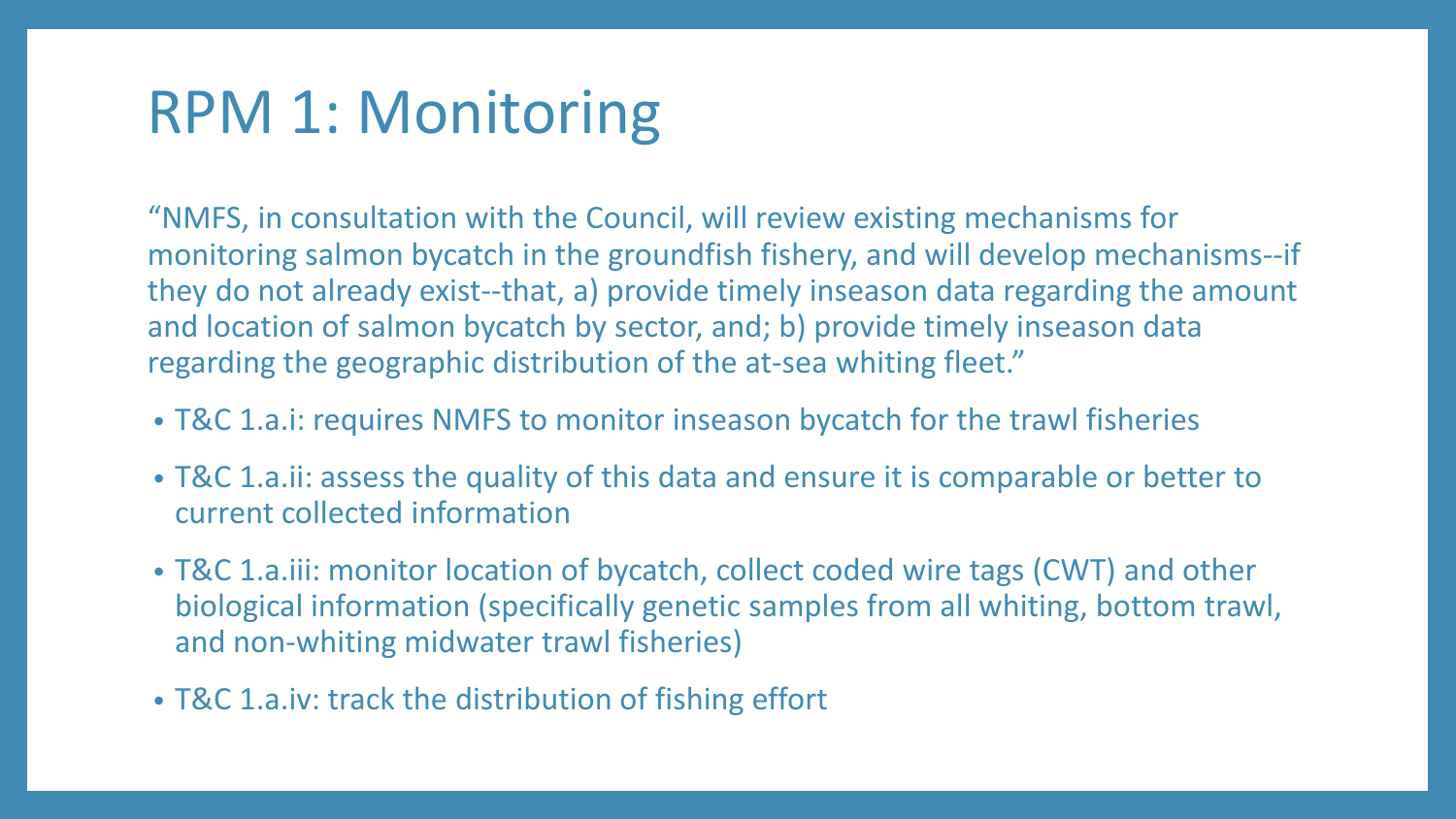# Whiting Sector Data Availability

| <b>Sub-Sector</b> | <b>Reporting Time</b>                                                   | <b>Location Information</b><br><b>Available</b>                                                                                                                                  | <b>Biological</b><br><b>Information</b><br><b>Available</b>                | <b>Source</b>                                                          | <b>Model for</b><br><b>Projection?</b> |
|-------------------|-------------------------------------------------------------------------|----------------------------------------------------------------------------------------------------------------------------------------------------------------------------------|----------------------------------------------------------------------------|------------------------------------------------------------------------|----------------------------------------|
| At-Sea            | 24 hours                                                                | Yes-coordinates of haul                                                                                                                                                          | Sex,<br>length/frequency,<br>CWT, adipose fin<br>presence, genetic<br>data | <b>NORPAC</b>                                                          | Yes (bootstrap<br>or bycatch<br>ratio) |
| Shoreside         | $\approx$ 24 hours or less                                              | Yes-IFQ catch area at the trip<br>level within 24 hours.<br>Logbooks available within $\sim$ 1<br>week. Haul-level estimates of<br>salmon catch available the<br>following year. | Sex,<br>length/frequency,<br>CWT, adipose fin<br>presence, genetic<br>data | Maximized<br>retention,<br>salmon<br>landed on<br>etix $w/no$<br>value | Yes (bycatch<br>ratio)                 |
| <b>Tribal</b>     | Weekly, automatic<br>notification if over 20<br>Chinook in a single tow | Within U&A boundaries                                                                                                                                                            | Length frequency,<br>CWT, adipose fin<br>presence                          | <b>Tribes</b>                                                          | <b>No</b>                              |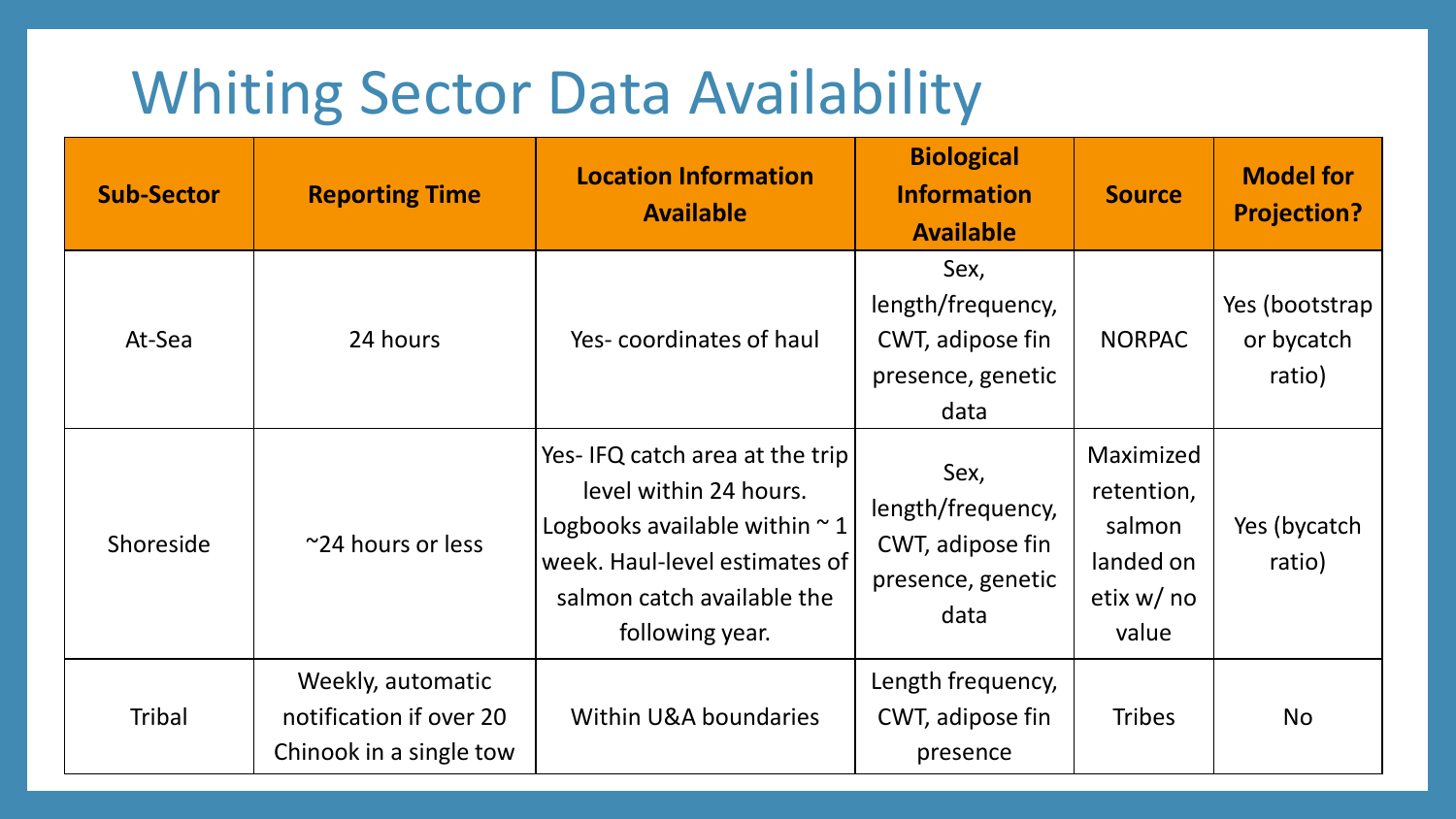# Non-Whiting Sector Data Availability

| <b>Sub-Sector</b>         |                                                   | <b>Reporting Time Location Information Available</b>                                                                                                                          | <b>Biological</b><br><b>Information</b><br><b>Available</b>                 | <b>Source</b>                                                                                                                                          | <b>Model for</b><br><b>Projection?</b> |
|---------------------------|---------------------------------------------------|-------------------------------------------------------------------------------------------------------------------------------------------------------------------------------|-----------------------------------------------------------------------------|--------------------------------------------------------------------------------------------------------------------------------------------------------|----------------------------------------|
| Midwater/<br>Bottom trawl | ~24 hours or less                                 | Yes-IFQ catch area at the trip level<br>within 24 hours. Logbooks available<br>within $\sim$ 1 week. Haul-level<br>estimates of salmon catch available<br>the following year. | Sex,<br>length/frequency,<br>CWT, adipose fin<br>presence, genetic<br>data. | <b>EM vessels: Report</b><br>salmon landed on etix<br>w/no value. Observed<br>vessels that sort at sea:<br><b>Report to PacFIN</b><br>within 24 hours. | Yes (bycatch<br>ratio)                 |
| Non-Nearshorel            | Not available until <br>fall of following<br>year | Only for select observed hauls                                                                                                                                                | Sex,<br>length/frequency,<br>CWT, adipose fin<br>presence, genetic<br>data. | <b>WCGOP Salmon Report</b>                                                                                                                             | Not available,<br>but minor<br>impacts |
| <b>Nearshore</b>          | Not available until<br>fall of following<br>year  | Only for select observed hauls                                                                                                                                                | Sex,<br>length/frequency,<br>CWT, adipose fin<br>presence, genetic<br>data. | <b>WCGOP Salmon Report</b>                                                                                                                             | Not available,<br>but minor<br>impacts |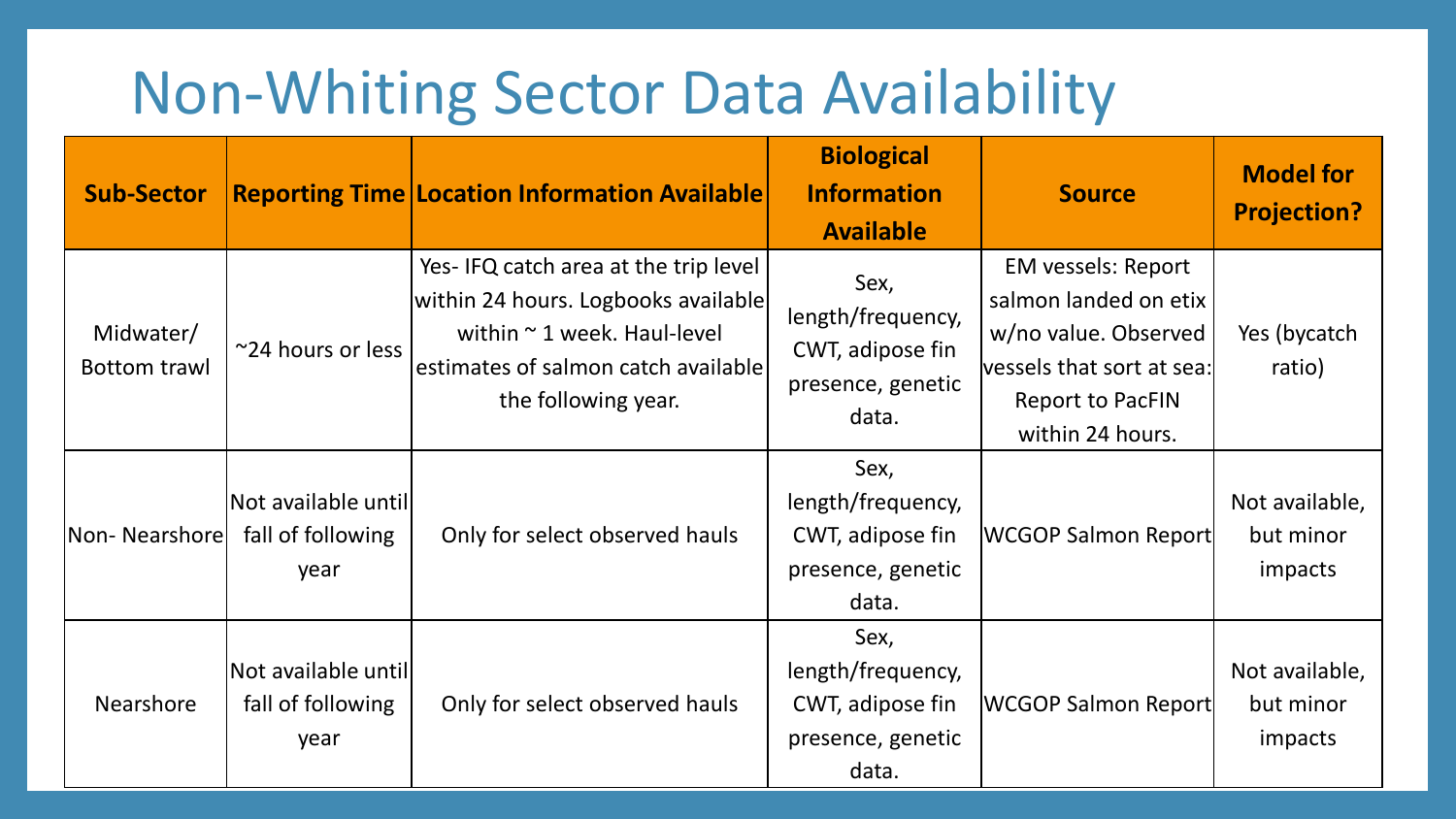# Non-Whiting Sector Data Availability

| <b>Sub-Sector</b>                                                          | <b>Reporting Time</b>                        | <b>Location Information Available</b>                                                                                                                     | <b>Biological</b><br><b>Information</b><br>Available c/ | <b>Source</b>                          | <b>Model for</b><br><b>Projection?</b>           |
|----------------------------------------------------------------------------|----------------------------------------------|-----------------------------------------------------------------------------------------------------------------------------------------------------------|---------------------------------------------------------|----------------------------------------|--------------------------------------------------|
| WA, OR, CA recreational<br>bottomfish during open<br>salmon seasons        |                                              | Impacts are accounted for in pre-season salmon modeling and do not have to be attributed to non-whiting<br>thresholds. See Table 2-53 from BiOP/ITS.      |                                                         |                                        |                                                  |
| WA recreational<br>bottomfish outside<br>salmon season                     | One month lag                                | By marine catch area.                                                                                                                                     | Retention prohibited                                    | <b>WDFW</b><br>Not on<br><b>RecFIN</b> | <b>Not</b><br>available,<br>but minor<br>impacts |
| OR rec. longleader (any<br>month) and bottomfish<br>outside salmon seasons | Preliminary 1 week lag, final 1<br>month lag | By broad grid of catch location.  Retention prohibited                                                                                                    |                                                         | <b>ODFW</b><br>Not on<br><b>RecFIN</b> | <b>Not</b><br>available,<br>but minor<br>impacts |
| outside salmon season                                                      |                                              | California rec. bottomfish  Currently, no existing reporting structure to analyze salmon bycatch rec data outside of salmon season, but<br>minor impacts. |                                                         |                                        |                                                  |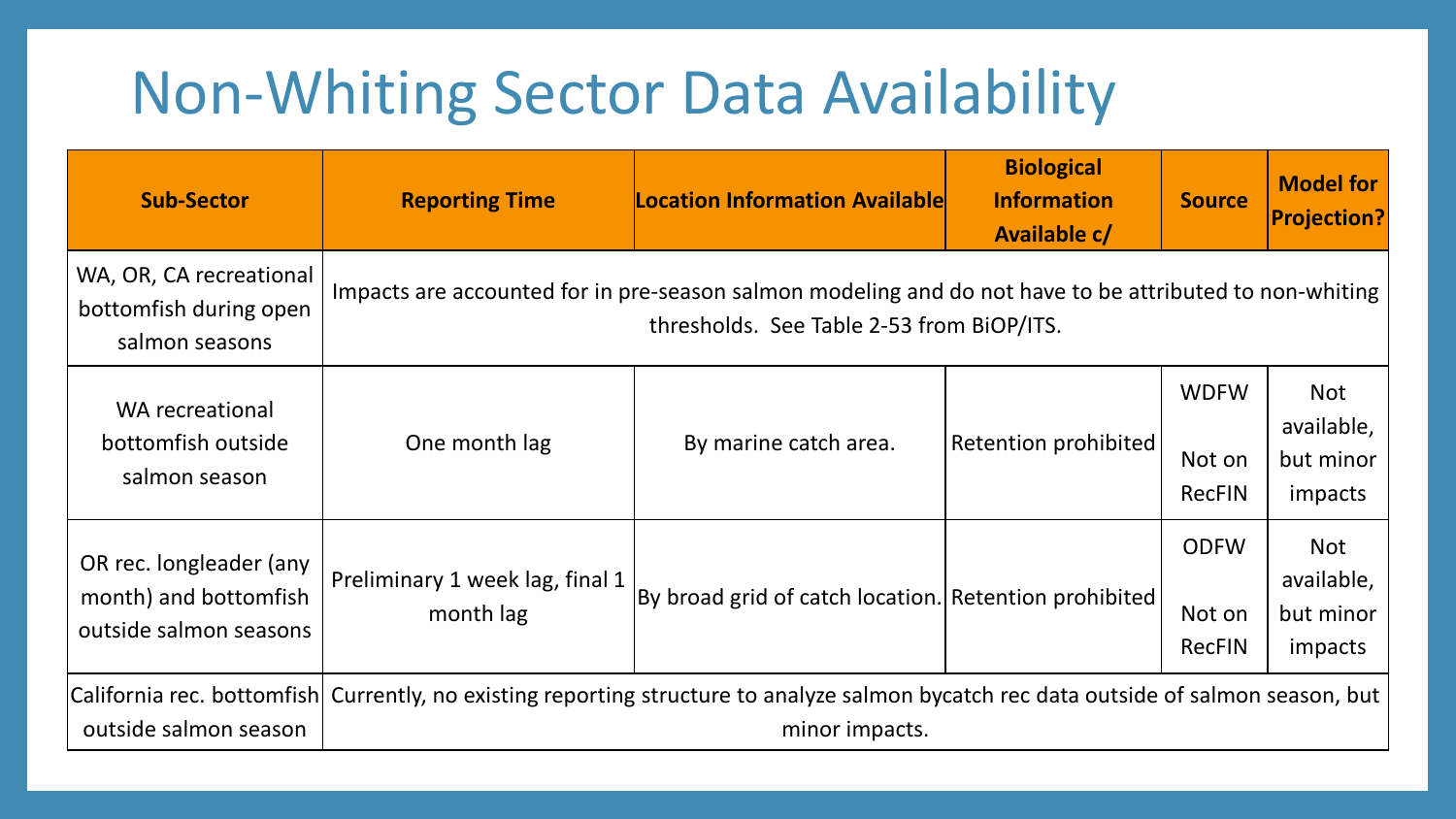# RPM 2: Developing Measures to Keep Bycatch within Guidelines

"The Council and NMFS will review existing regulatory mechanisms for reducing salmon bycatch and will revise these mechanisms or develop and implement new mechanisms to ensure that, should inseason data show the annual coastwide bycatch will exceed 11,000 Chinook or 474 coho for the whiting sector or 5,500 Chinook or 560 coho for the non-whiting sector, NMFS and the PFMC will take timely and effective inseason action to avoid an exceedance of these bycatch thresholds."

- T&C 2.a: review existing mechanisms for avoiding or reducing bycatch inseason through the 2019-2020 biennial harvest specifications and management measures process.
- T&C 2.b.: Potential management measures that may be needed to keep sectors from exceeding their bycatch guidelines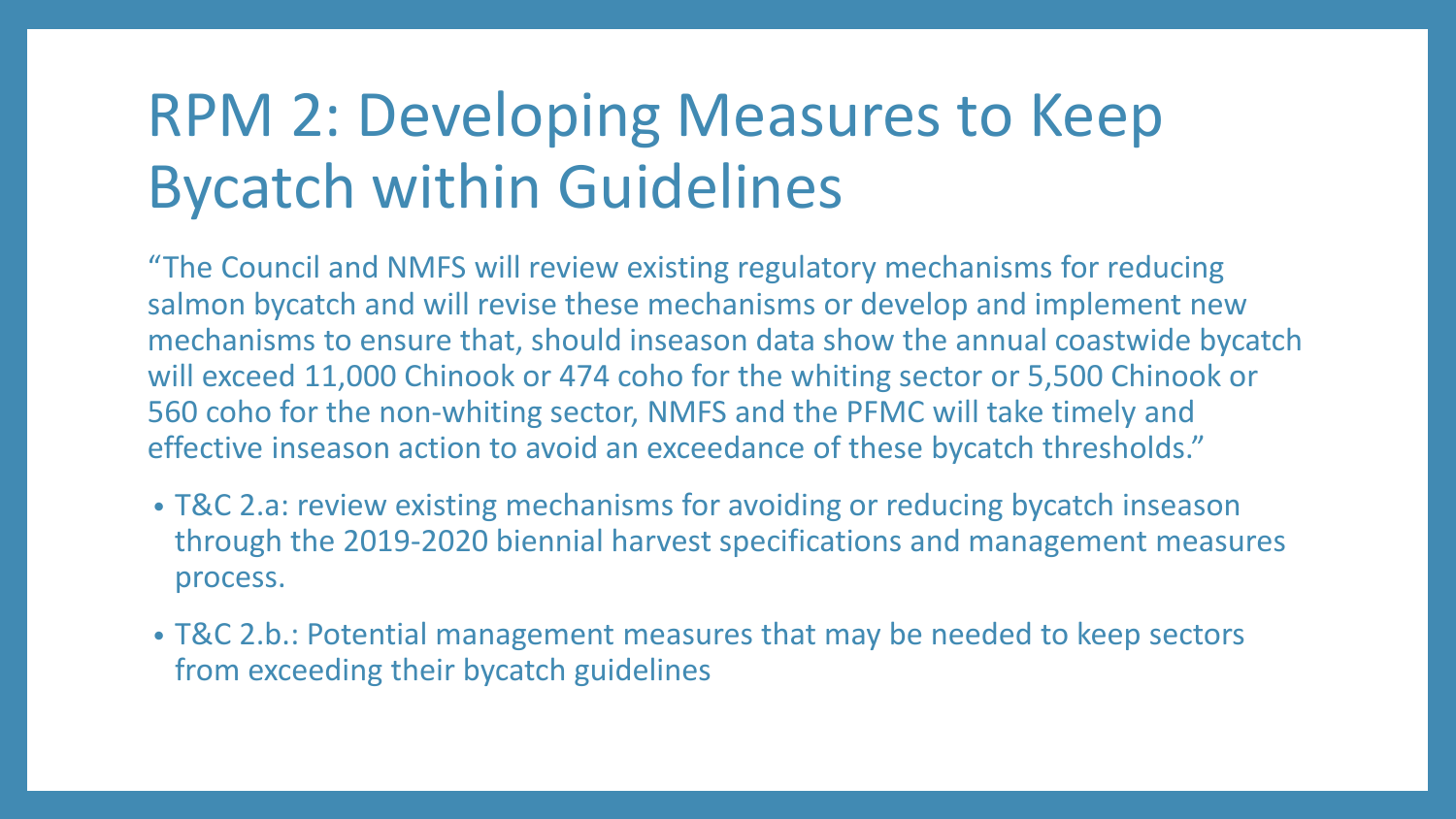### Considerations

- In November, the Council recommended that the GMT analyze the efficacy of:
	- Ocean Salmon Conservation Zone (OSCZ)
	- Bycatch Reduction Areas (BRAs), including the addition of a 200 fm line
- Primary emphasis of analysis is on Chinook salmon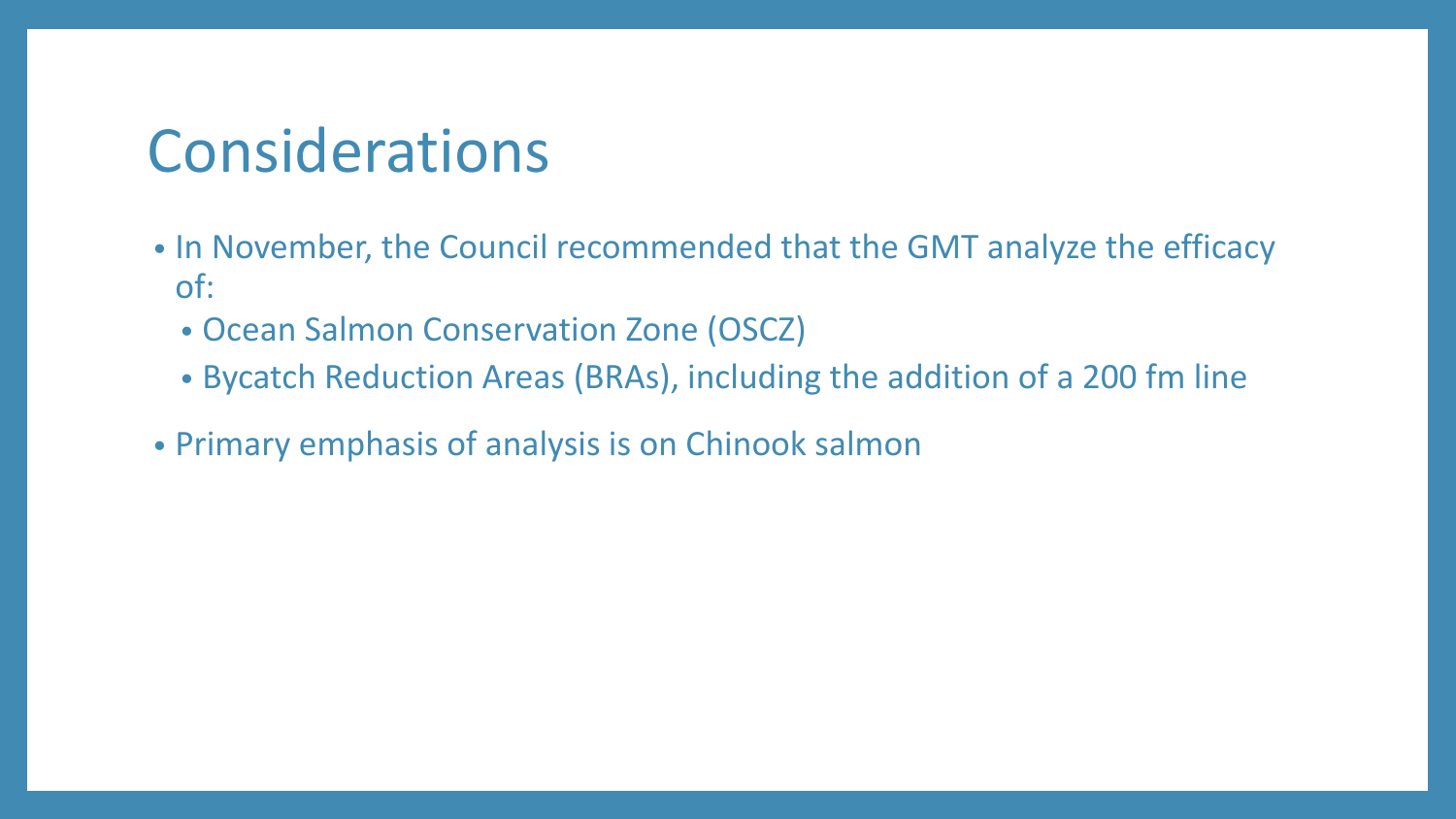### Whiting Chinook Totals, 2002-2017

| <b>Sector</b>      |     | 2002 2003                                         |     |             |     |     |        |     |     |     |     |           | 2004 2005 2006 2007 2008 2009 2010 2011 2012 2013 2014 2015 2016 2017                                          |              |     |     |
|--------------------|-----|---------------------------------------------------|-----|-------------|-----|-----|--------|-----|-----|-----|-----|-----------|----------------------------------------------------------------------------------------------------------------|--------------|-----|-----|
| At-sea             |     |                                                   |     |             |     |     |        |     |     |     |     |           | 1,679 2,648 805 3,963 1,209 1,321 722 319 714 3,990 4,232 3,737 6,685 1,808 3,051 3,769                        |              |     |     |
| <b>Shoreside</b>   |     |                                                   |     |             |     |     |        |     |     |     |     |           | 1,062 425 4,206 4,018 839 2,462 1,962 378 2,997 3,727 2,333 1,313 7,554 2,424 733 1,394                        |              |     |     |
| <b>Tribal</b>      |     | 1,018 3,439 3,740 3,985 1,940 2,404 697 2,147 678 |     |             |     |     |        |     |     | 906 | 17  | 1,025 154 |                                                                                                                | $\mathbf{1}$ | 200 | 577 |
| <b>Total</b>       |     |                                                   |     |             |     |     |        |     |     |     |     |           | 3,759 6,512 8,751 <mark>11,966</mark> 3,988 6,187 3,381 2,844 4,389 8,623 6,582 6,075 14,393 4,233 3,984 5,740 |              |     |     |
| % 11k<br>threshold | 34% | 59%                                               | 80% | <b>109%</b> | 36% | 56% | $31\%$ | 26% | 40% | 78% | 60% | 55%       | 131%                                                                                                           | 38%          | 36% | 52% |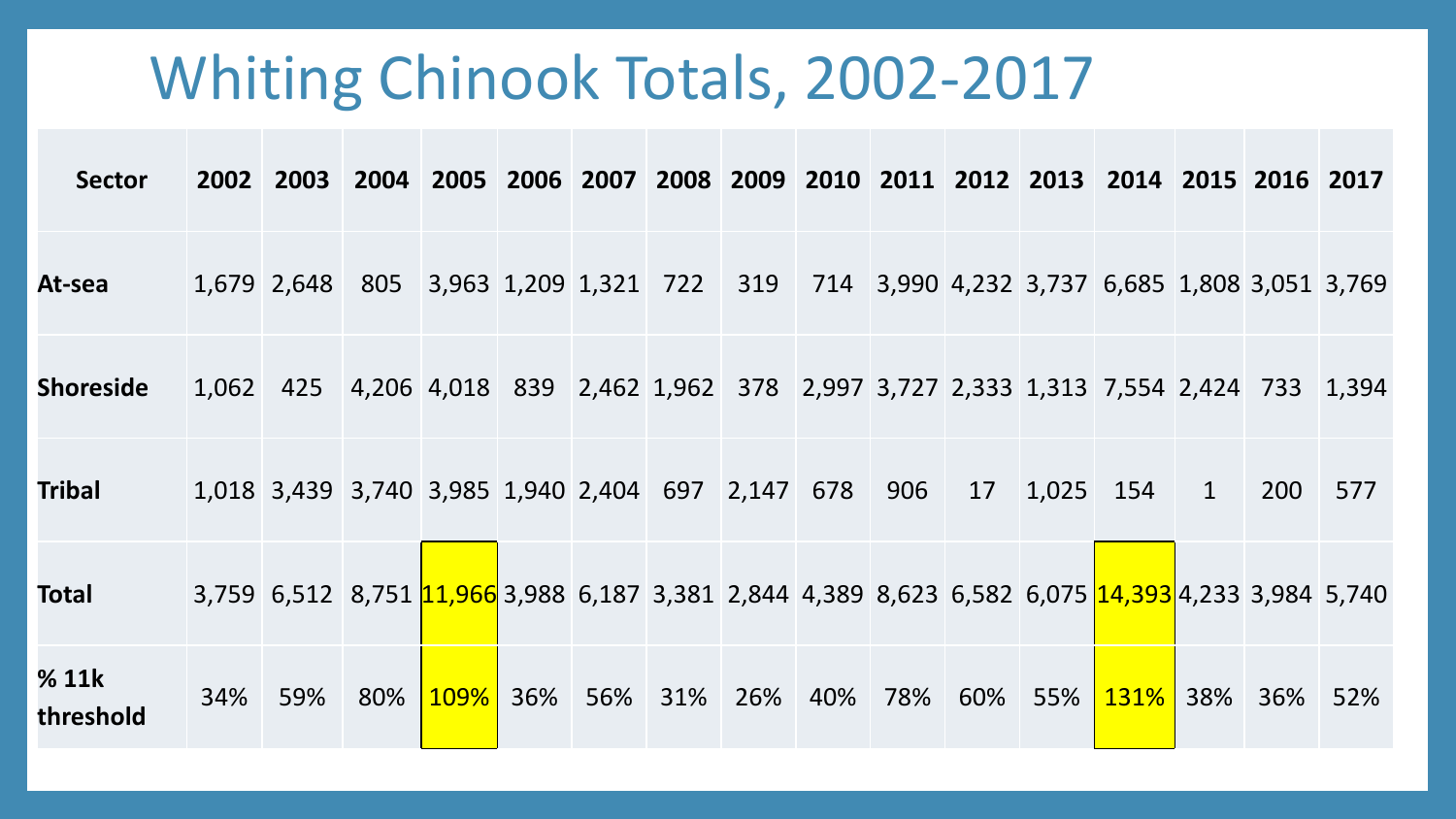# GMT Analysis

- Historical Chinook salmon bycatch and fishing effort data by depth, area, and month
	- At-Sea- 2011-2017
	- Shoreside- 2011-2016
- Caveats
	- Depth
		- At-Sea- Bottom depth
		- Shoreside- Fishing depth
	- Haul level information
		- At-Sea- Landings and discard available at haul-level
		- Shoreside- Maximized retention, trip level totals on fish tickets used with logbooks to approximate haul-level landings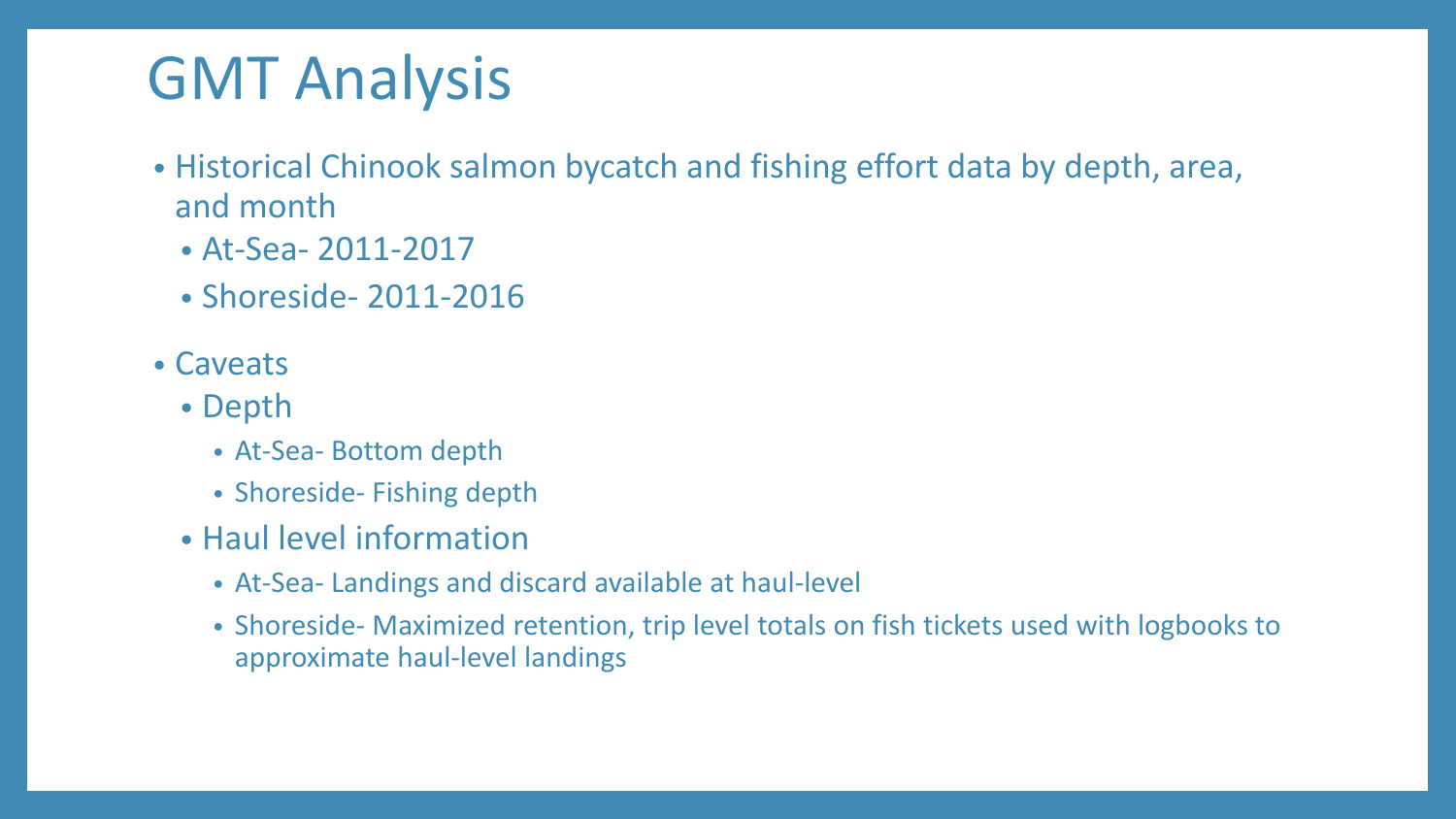### Area Stratifications

- BRAs available to be implemented at any latitudinal break in regulation
- 4 areas examined, but open for discussion

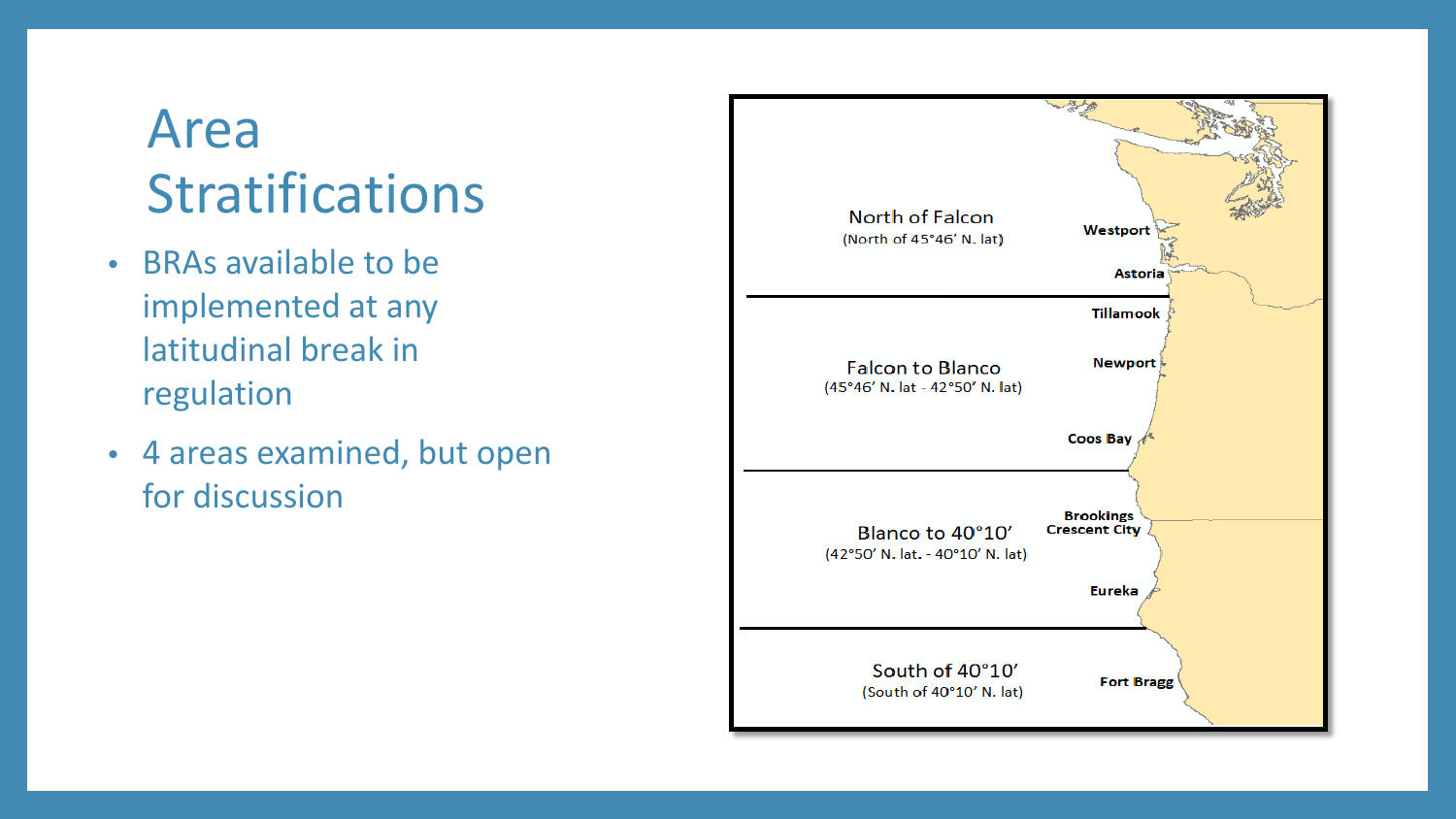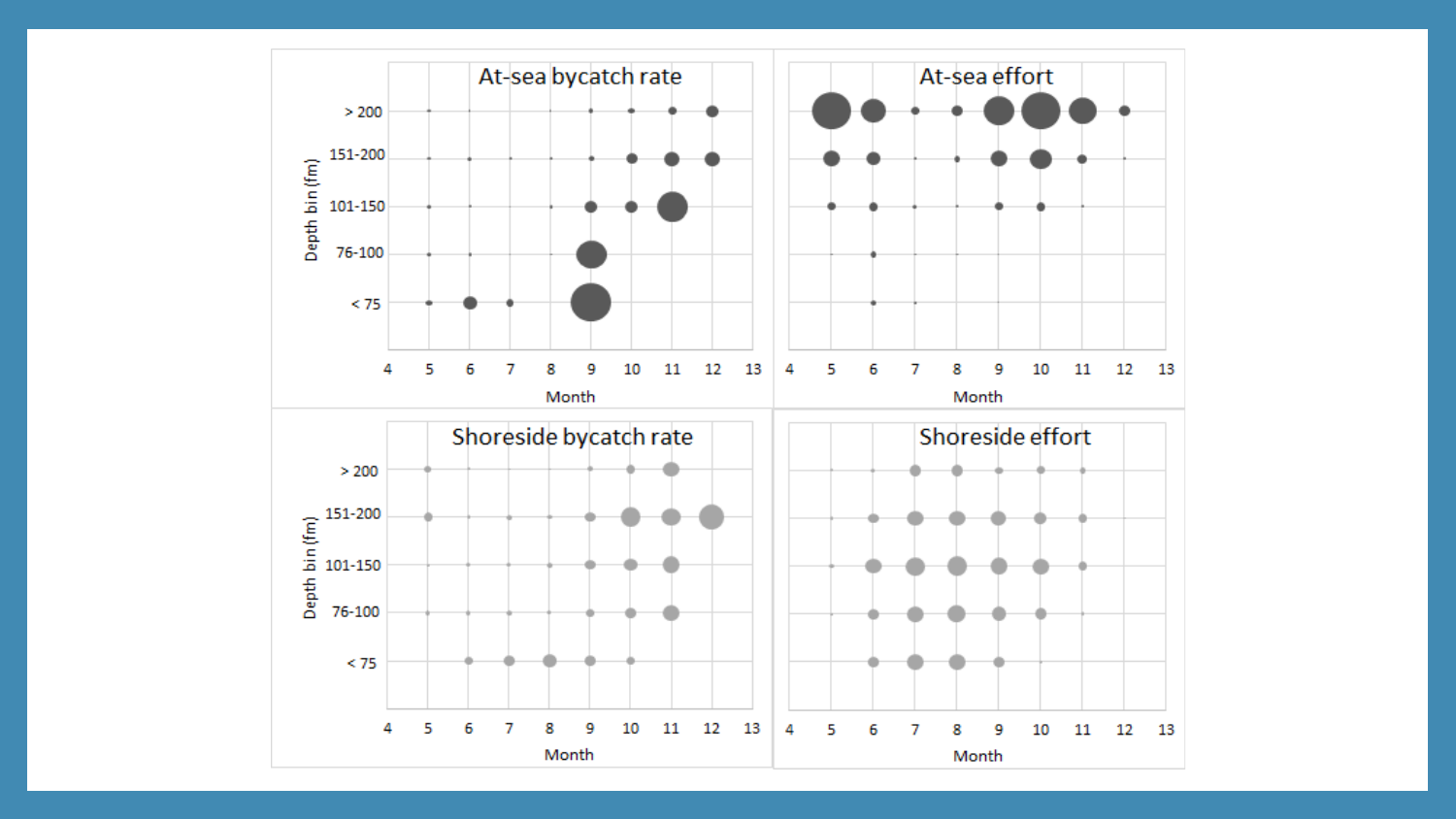### At-Sea: Fishing Distribution

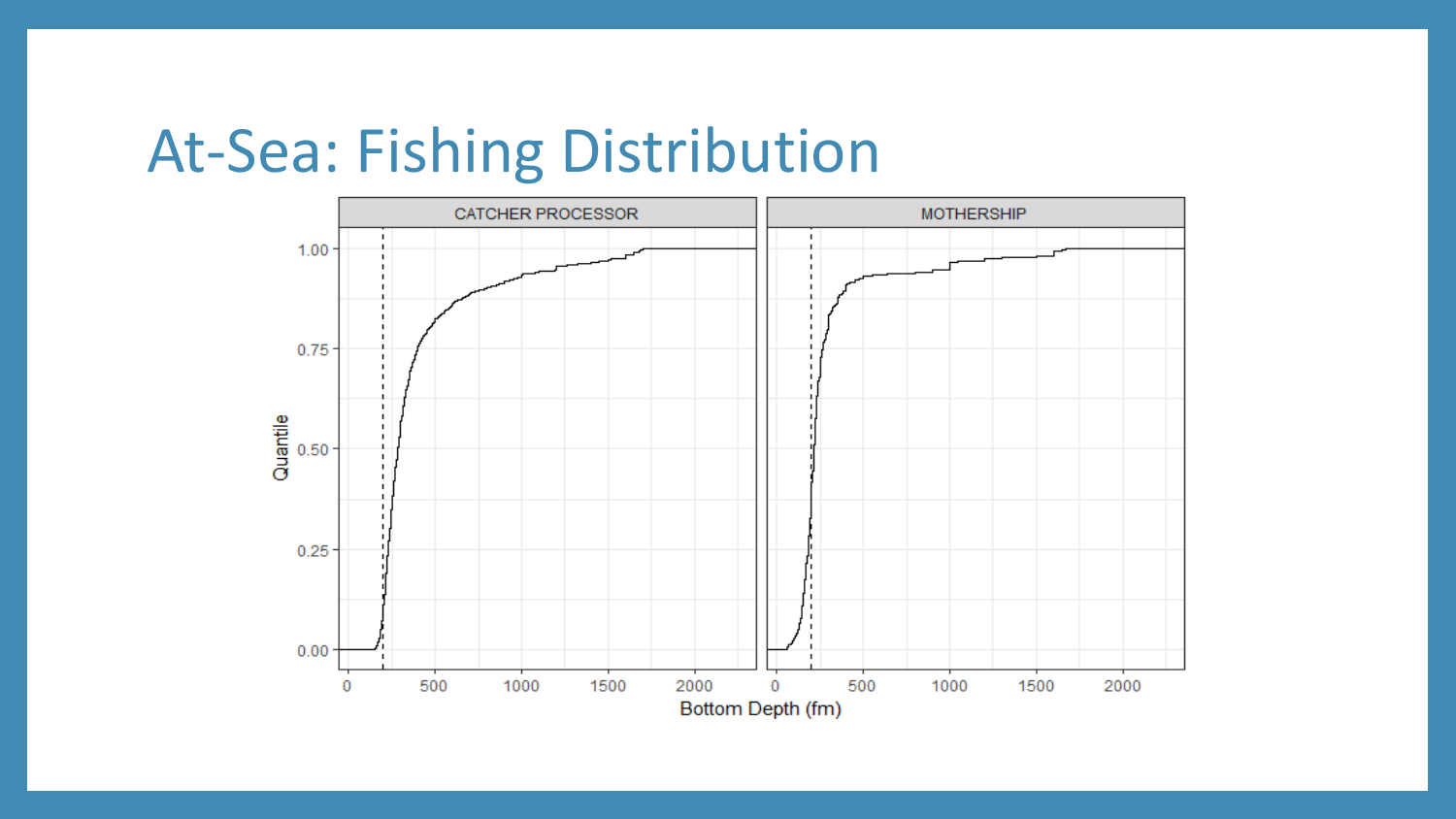# At-Sea: Heatmap of Chinook Bycatch

| Depth Bin | Area Bin                     | May | June | July | August | Sept. | Oct. | Nov. | Dec. |
|-----------|------------------------------|-----|------|------|--------|-------|------|------|------|
|           | N of Cape Falcon             |     |      |      |        |       |      |      |      |
|           | Cape Falcon to Cape Blanco   |     |      |      |        |       |      |      |      |
| $0 - 75$  | Cape Blanco to 40 10 N. lat. |     |      |      |        |       |      |      |      |
|           | N of Cape Falcon             |     |      |      |        |       |      |      |      |
|           | Cape Falcon to Cape Blanco   |     |      |      |        |       |      |      |      |
| 76-100    | Cape Blanco to 40 10 N. lat. |     |      |      |        |       |      |      |      |
|           | N of Cape Falcon             |     |      |      |        |       |      |      |      |
|           | Cape Falcon to Cape Blanco   |     |      |      |        |       |      |      |      |
| 101-150   | Cape Blanco to 40 10 N. lat. |     |      |      |        |       |      |      |      |
|           | N of Cape Falcon             |     |      |      |        |       |      |      |      |
|           | Cape Falcon to Cape Blanco   |     |      |      |        |       |      |      |      |
| 151-200   | Cape Blanco to 40 10 N. lat. |     |      |      |        |       |      |      |      |
|           | N of Cape Falcon             |     |      |      |        |       |      |      |      |
|           | Cape Falcon to Cape Blanco   |     |      |      |        |       |      |      |      |
| >200      | Cape Blanco to 40 10 N. lat. |     |      |      |        |       |      |      |      |

- The color gradient goes from dark green (lowest bycatch rate, including zero) to red (highest bycatch rate). Blank cells represent zero hauls in that bin.
- No fishing effort south of 40 10 N. lat.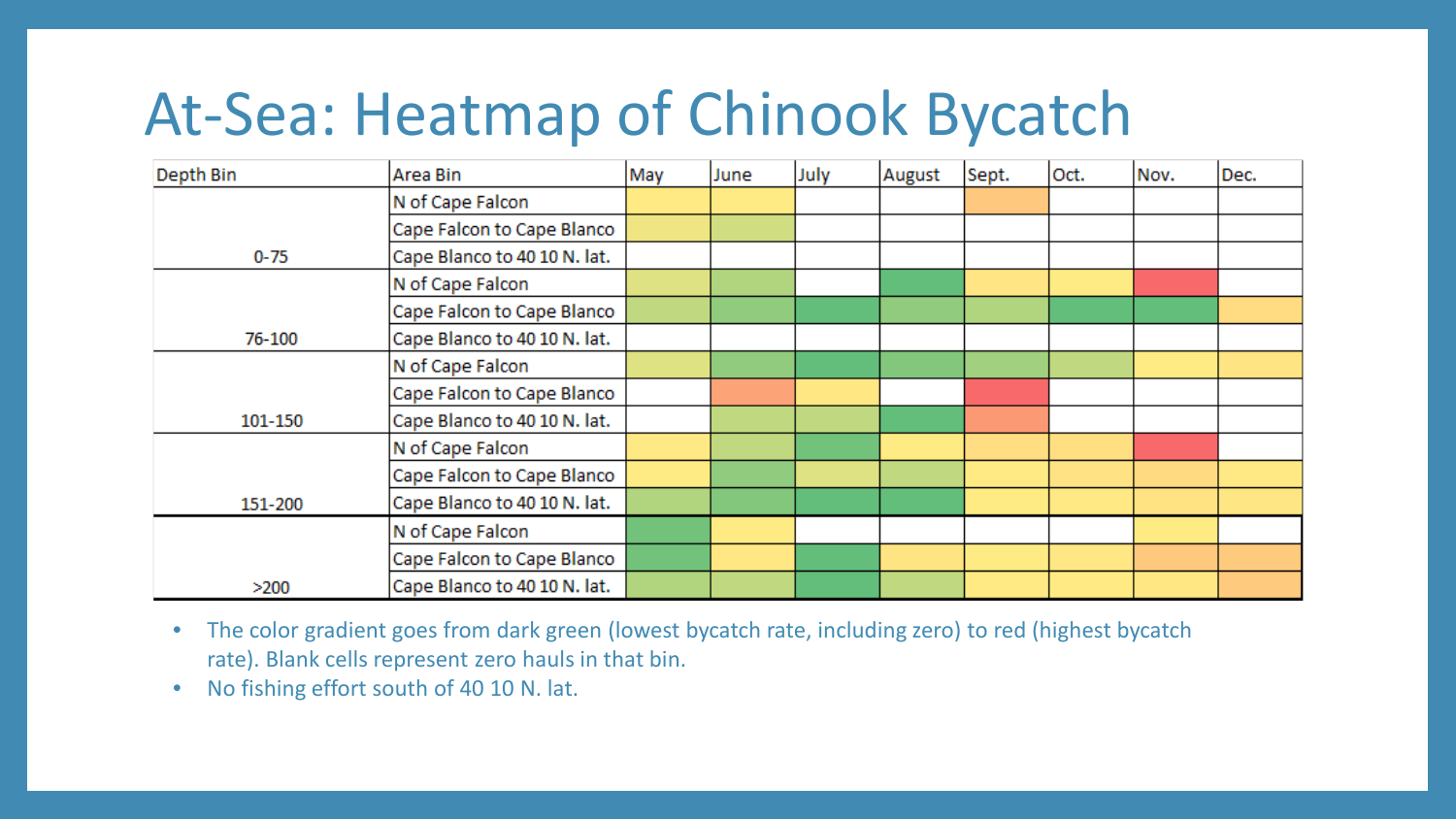### At-Sea Conclusions

- •OSCZ
	- Likely ineffective
	- Few hauls shallower than 100 fm later in the year (i.e. when threshold would be exceeded)
- BRAs
	- 200 fm may be effective
	- Sector-specific (CP vs. MS) may be preferable given differences in fishing location
- Significant intraannual and interannual variation
	- With darkblotched and POP rebuilding, may be able to move northerly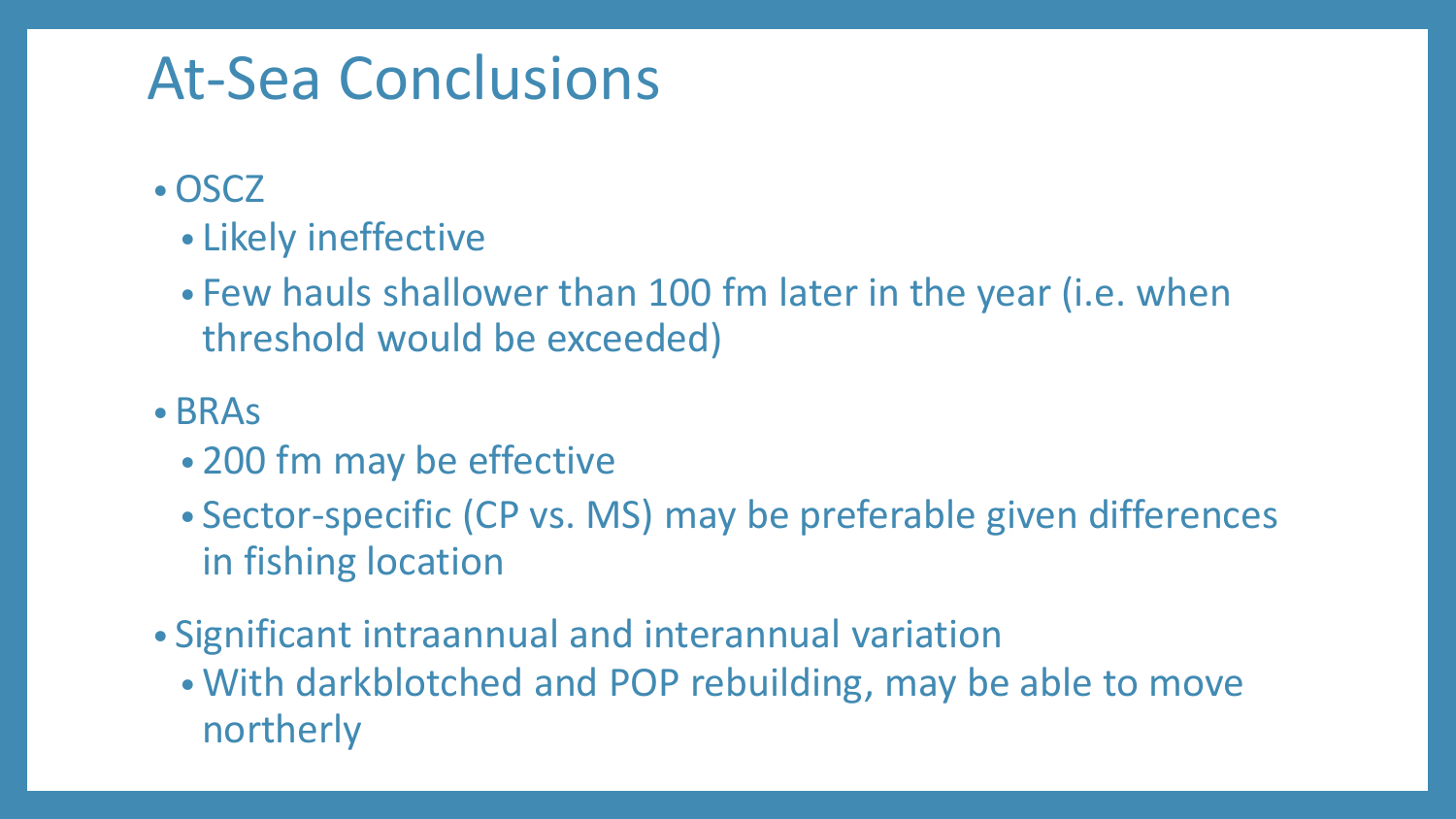# Shoreside: Heatmap of Chinook Bycatch

| Depth (fm) Area |                    | May | June | Jul. | Aug. | Sept | Oct | Nov. | Dec. |
|-----------------|--------------------|-----|------|------|------|------|-----|------|------|
| $0 - 75$        | 1: N. Falcon       |     |      |      |      |      |     |      |      |
| $0 - 75$        | 2: Falcon - Blanco |     |      |      |      |      |     |      |      |
| $0 - 75$        | 3: Blanco - 40.10  |     |      |      |      |      |     |      |      |
| 76-100          | 1: N. Falcon       |     |      |      |      |      |     |      |      |
| 76-100          | 2: Falcon - Blanco |     |      |      |      |      |     |      |      |
| 76-100          | 3: Blanco - 40.10  |     |      |      |      |      |     |      |      |
| 101-150         | 1: N. Falcon       |     |      |      |      |      |     |      |      |
| 101-150         | 2: Falcon - Blanco |     |      |      |      |      |     |      |      |
| 101-150         | 3: Blanco - 40.10  |     |      |      |      |      |     |      |      |
| 151-200         | 1: N. Falcon       |     |      |      |      |      |     |      |      |
| 151-200         | 2: Falcon - Blanco |     |      |      |      |      |     |      |      |
| 151-200         | 3: Blanco - 40.10  |     |      |      |      |      |     |      |      |
| >200            | 1: N. Falcon       |     |      |      |      |      |     |      |      |
| >200            | 2: Falcon - Blanco |     |      |      |      |      |     |      |      |
| >200            | 3: Blanco - 40.10  |     |      |      |      |      |     |      |      |

- The color gradient goes from dark green (lowest bycatch rate, including zero) to red (highest bycatch rate). Blank cells represent zero hauls in that bin.
- No fishing effort south of 40 10 N. lat.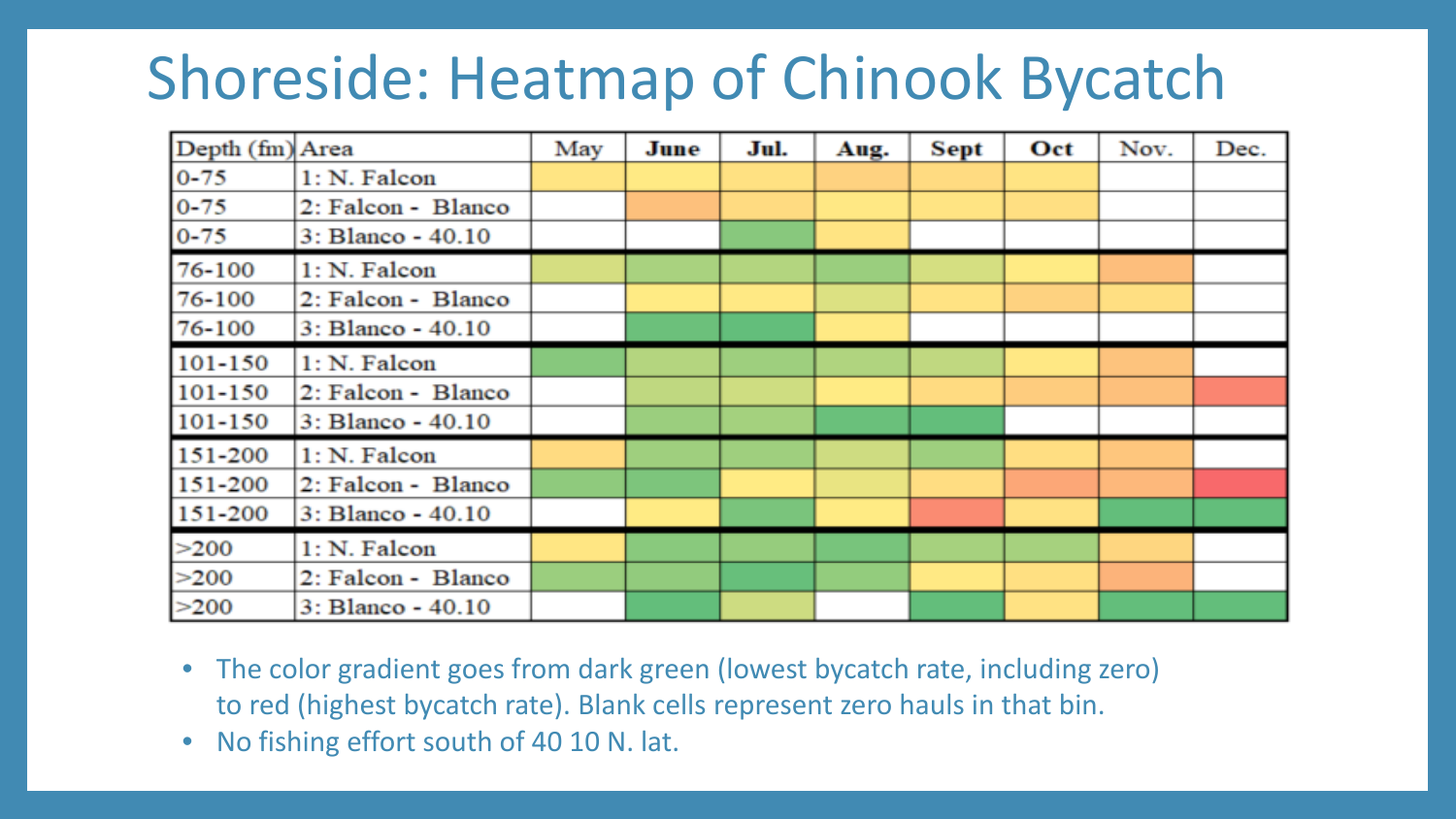# Shoreside Conclusions

### •OSCZ

- Likely ineffective
- Few hauls shallower than 100 fm later in the year (i.e. when threshold would be exceeded)
- BRAs
	- 200 fm may be effective
	- However, may be less than at-sea since bycatch rate does not decline as steeply with depth as for at-sea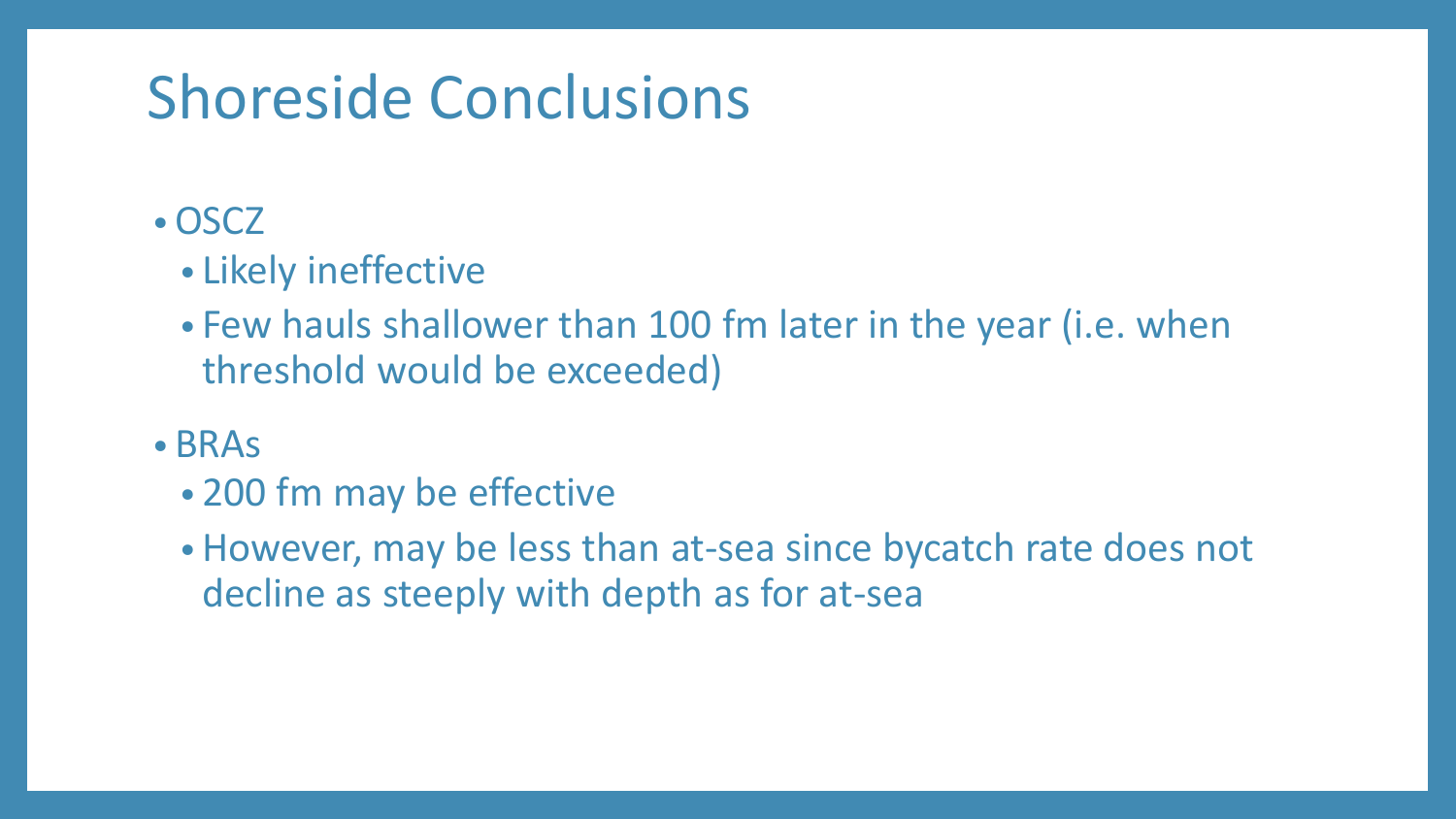# Issue A: Whiting Sector Mitigation Measure Alternatives

*(NOT MUTUALLY EXCLUSIVE)*

#### **OSCZ:**

No Action: Automatic Action once the whiting sectors (including tribal) are projected to or reach the threshold of 11,000 Chinook salmon.

Alternative 1: Eliminate

#### **BRAs:**

No Action: Available through routine action at 75, 100, and 150 fathoms to minimize the incidental harvest of any protected or prohibited species taken in the groundfish fishery (this includes salmon)

Alternative 1: Maintain BRA lines at 75, 100, and 150 fathoms in regulation and add the 200 fm depth contour

Alternative 2: Maintain automatic action authority and revise regulations so that exceedance of the whiting salmon threshold of X would also trigger the automatic implementation of a BRA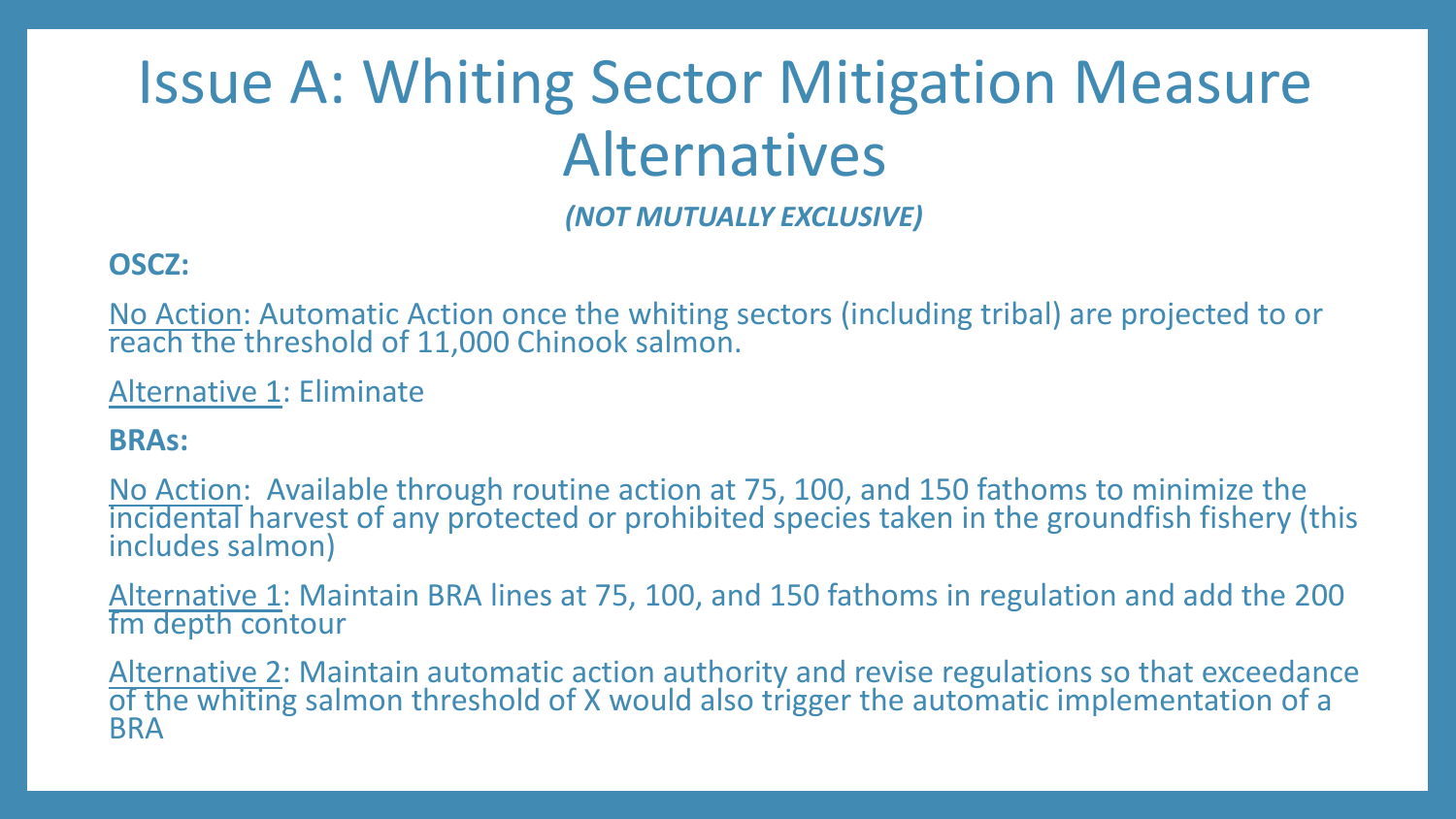# Non-Whiting

### • Comprised of the following fisheries:

- Shorebased IFQ (bottom trawl, non-whiting midwater, fixed gear)
- •Nearshore and non-nearshore (LE and OA fixed gear)
- Recreational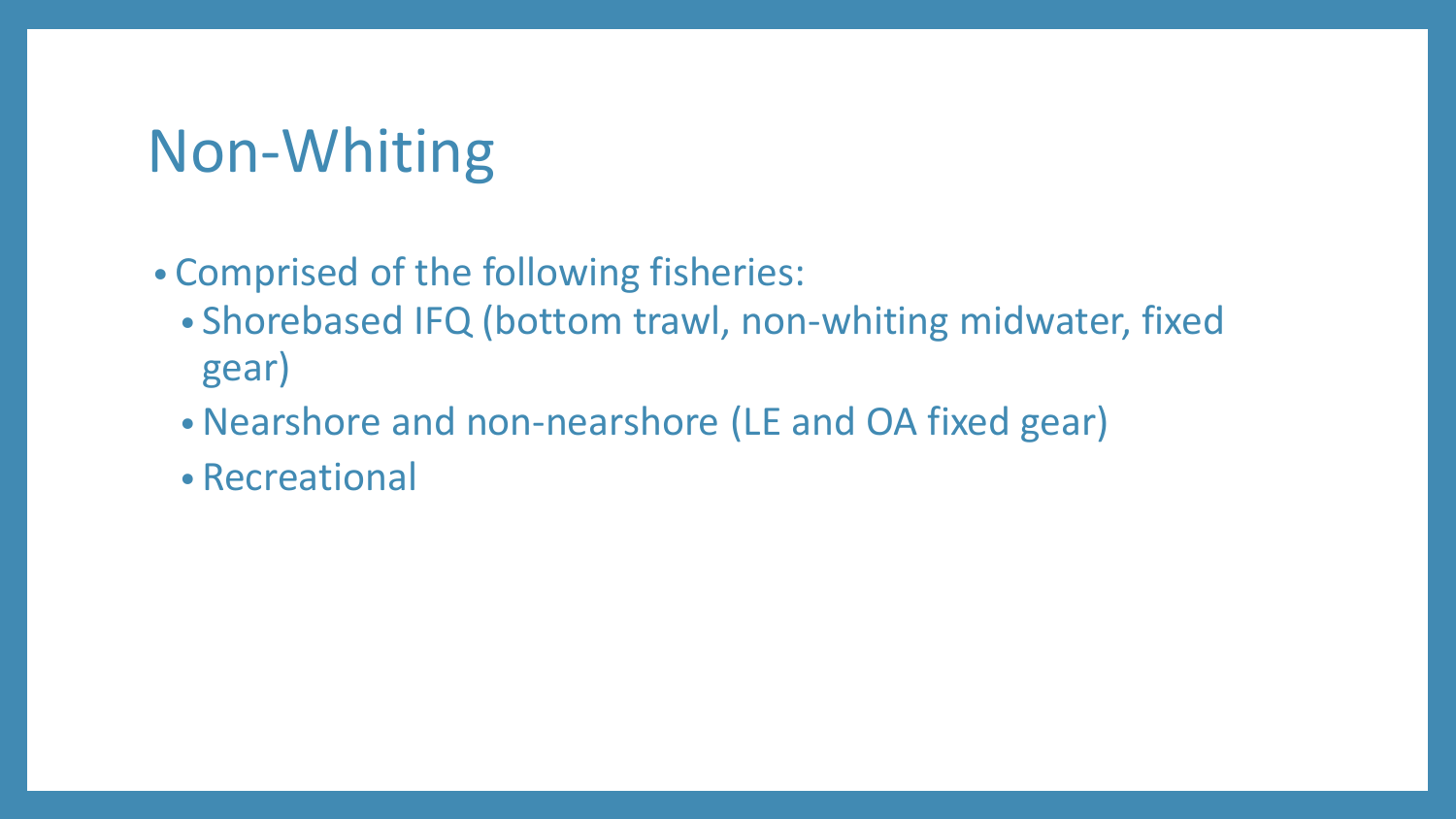# Fixed Gear and Recreational Fisheries

- Nearshore and Non-Nearshore
	- Partially observed by WCGOP- no inseason bycatch accounting
	- Average of 54 Chinook between 2011-2015, with high of 124
- Recreational impacts
	- During open salmon seasons, impacts accounted for during preseason modeling
	- Not accounted for in preseason modeling:
		- OR longleader
		- CA recreational skiff fishery
		- Any bottomfish activity outside open salmon season
- 250 Chinook buffer included in BiOp analysis for uncertainty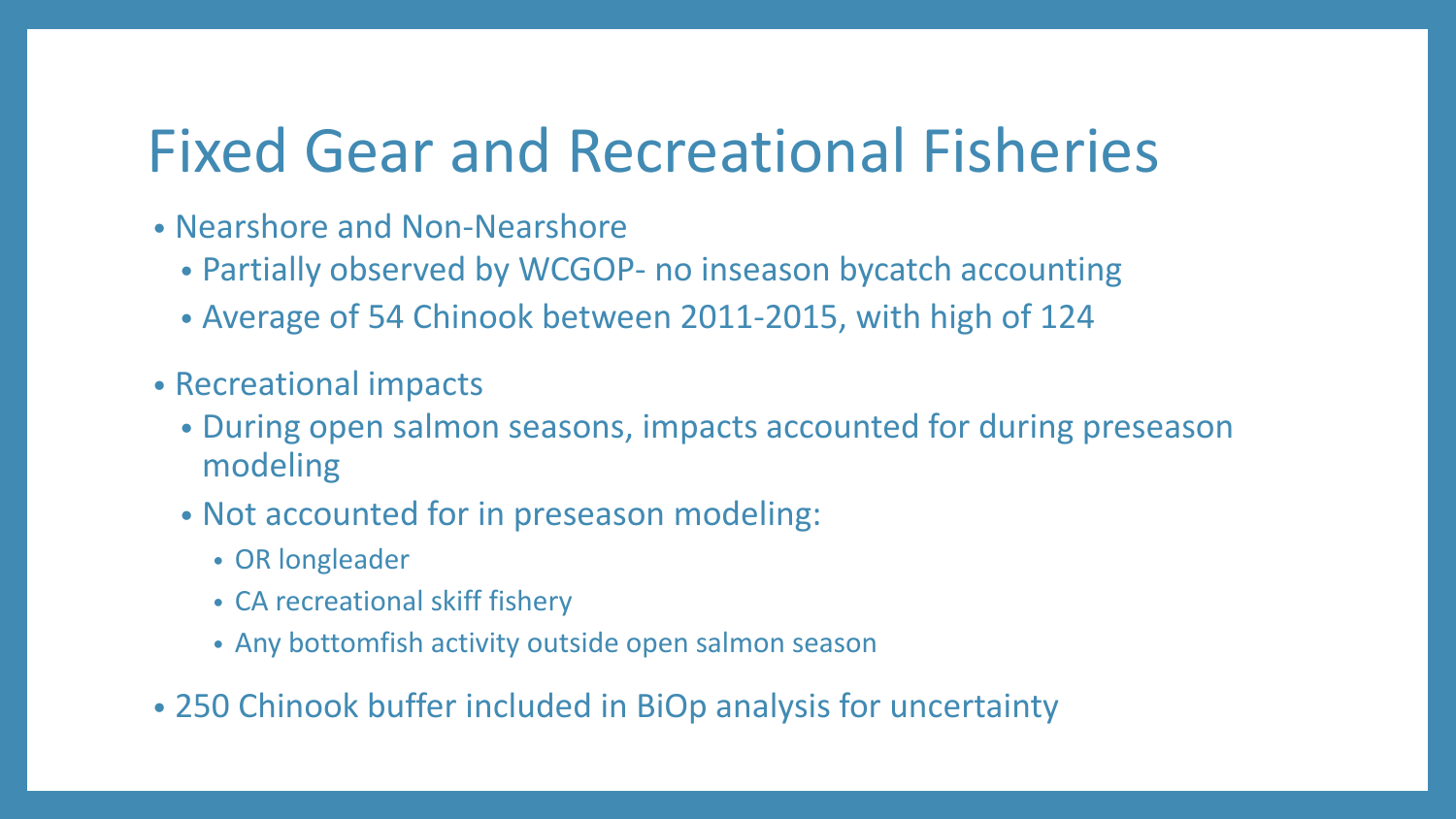### Non-Whiting Midwater Trawl

• Data available from 2011-2016, however doesn't account for recent increase in midwater rockfish fishery starting in 2017

| Depth bin    | May | June | July | August | Sept. | Oct. | Nov. | Dec. |
|--------------|-----|------|------|--------|-------|------|------|------|
| $ 0-75 $     |     |      |      |        |       |      |      |      |
| $ 76 - 100 $ |     |      |      |        |       |      |      |      |
| 101-150      |     |      |      |        |       |      |      |      |
| 151-200      |     |      |      |        |       |      |      |      |
| $>200$       |     |      |      |        |       |      |      |      |

• Insufficient data to look at area impacts, but 90% north of Cape Falcon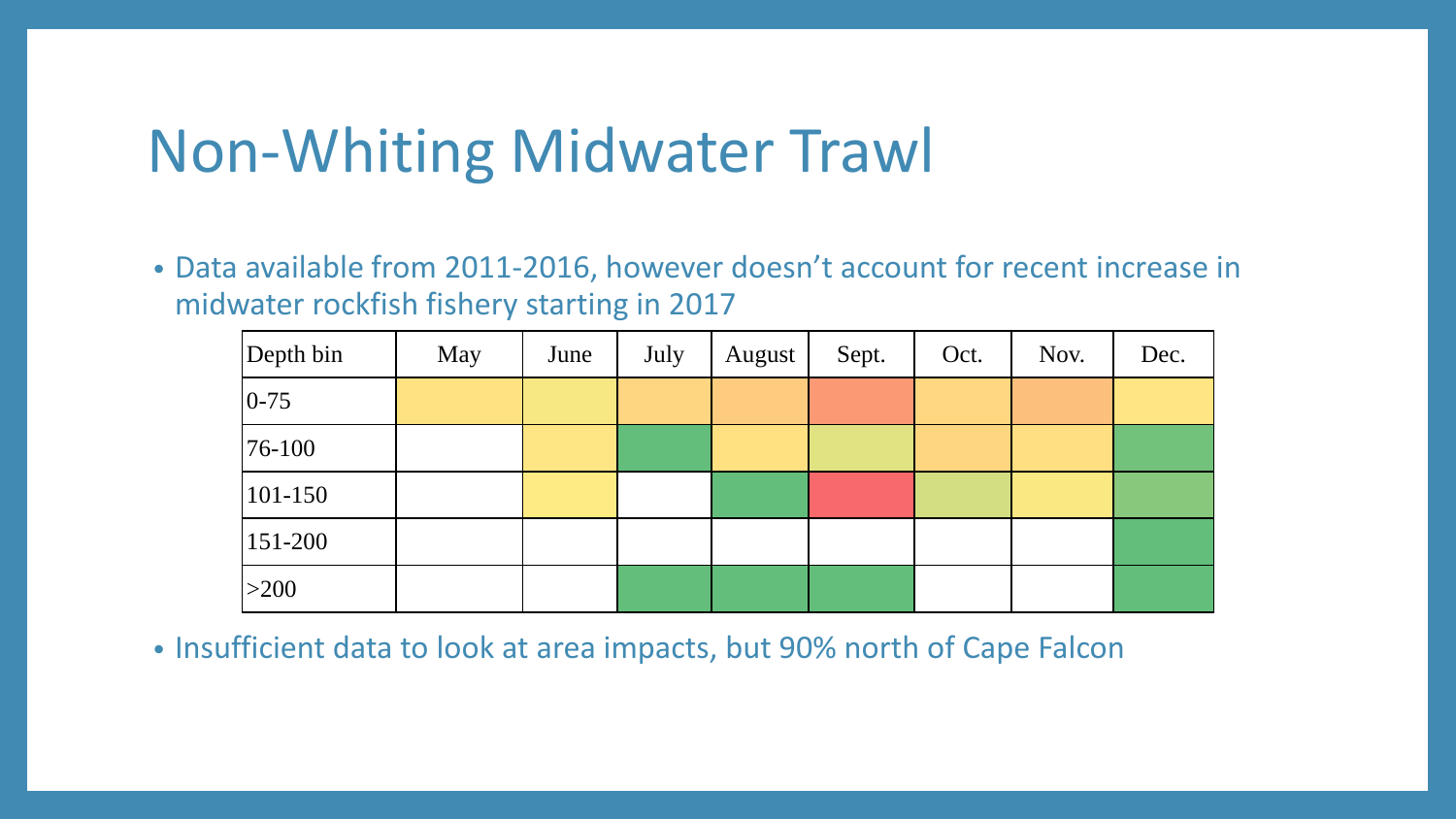

- 2017 trips have not yet been processed to link depth and catch.
- Based on < 50% whiting threshold
- Excludes hauls with < 1 mt rockfish since unable to tell if these were "failed" whiting or rockfish hauls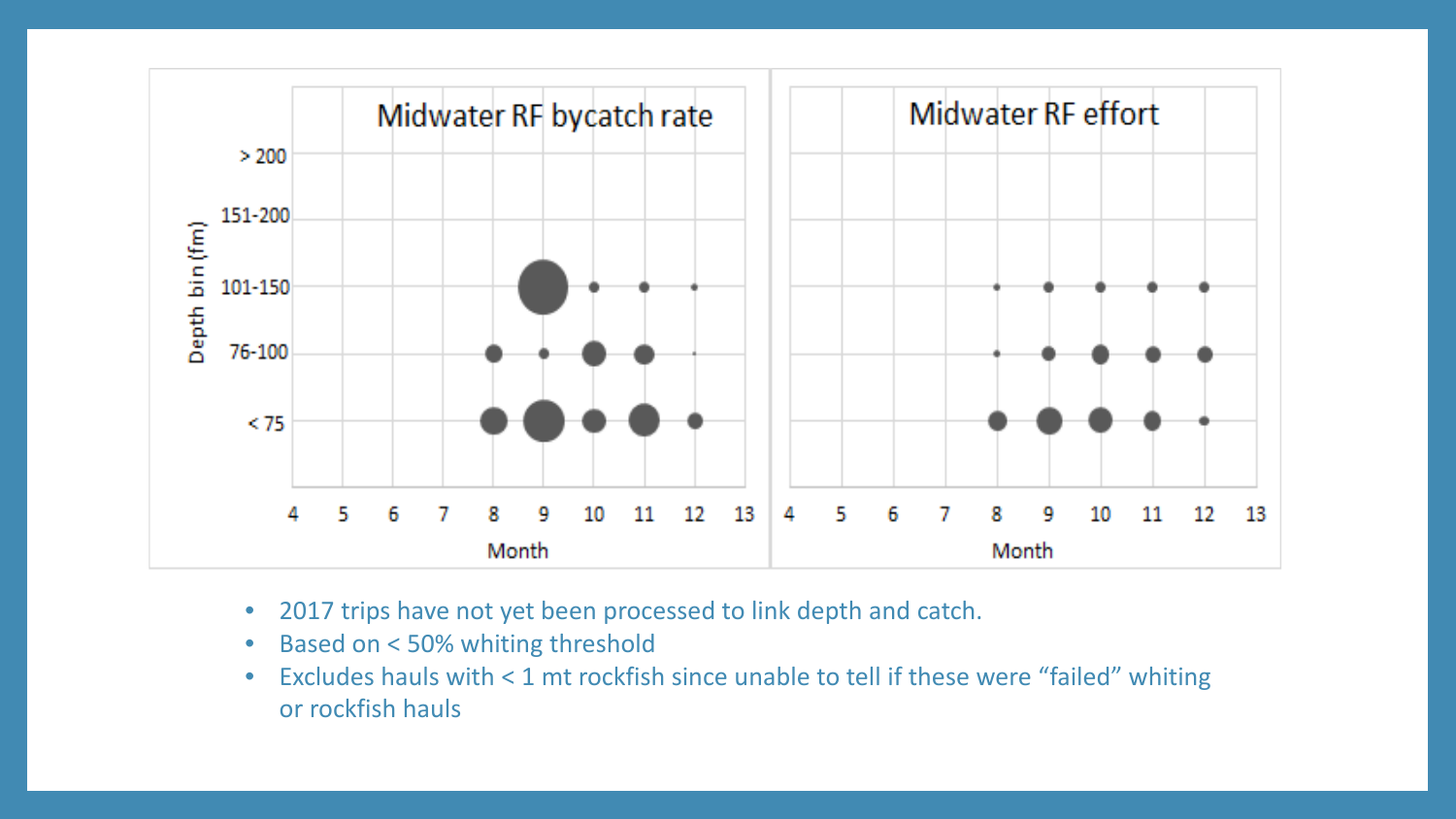### Bottom Trawl

#### • Catch highly variable, but under 1,000 per year since 2005

| 2002 | 2003                    | 2004 | 2005 | 2006 2007 |     |     |     |     |     |     | 2008 2009 2010 2011 2012 2013 2014 2015 2016 |     |     |     |
|------|-------------------------|------|------|-----------|-----|-----|-----|-----|-----|-----|----------------------------------------------|-----|-----|-----|
|      | 14,501 16,433 1,758 808 |      |      | 67        | 194 | 449 | 304 | 282 | 175 | 304 | 323                                          | 984 | 996 | 371 |

• Block Area Closures (BAC) being considered as a mitigation tool for species, including salmon, as apart of the EFH/RCA agenda item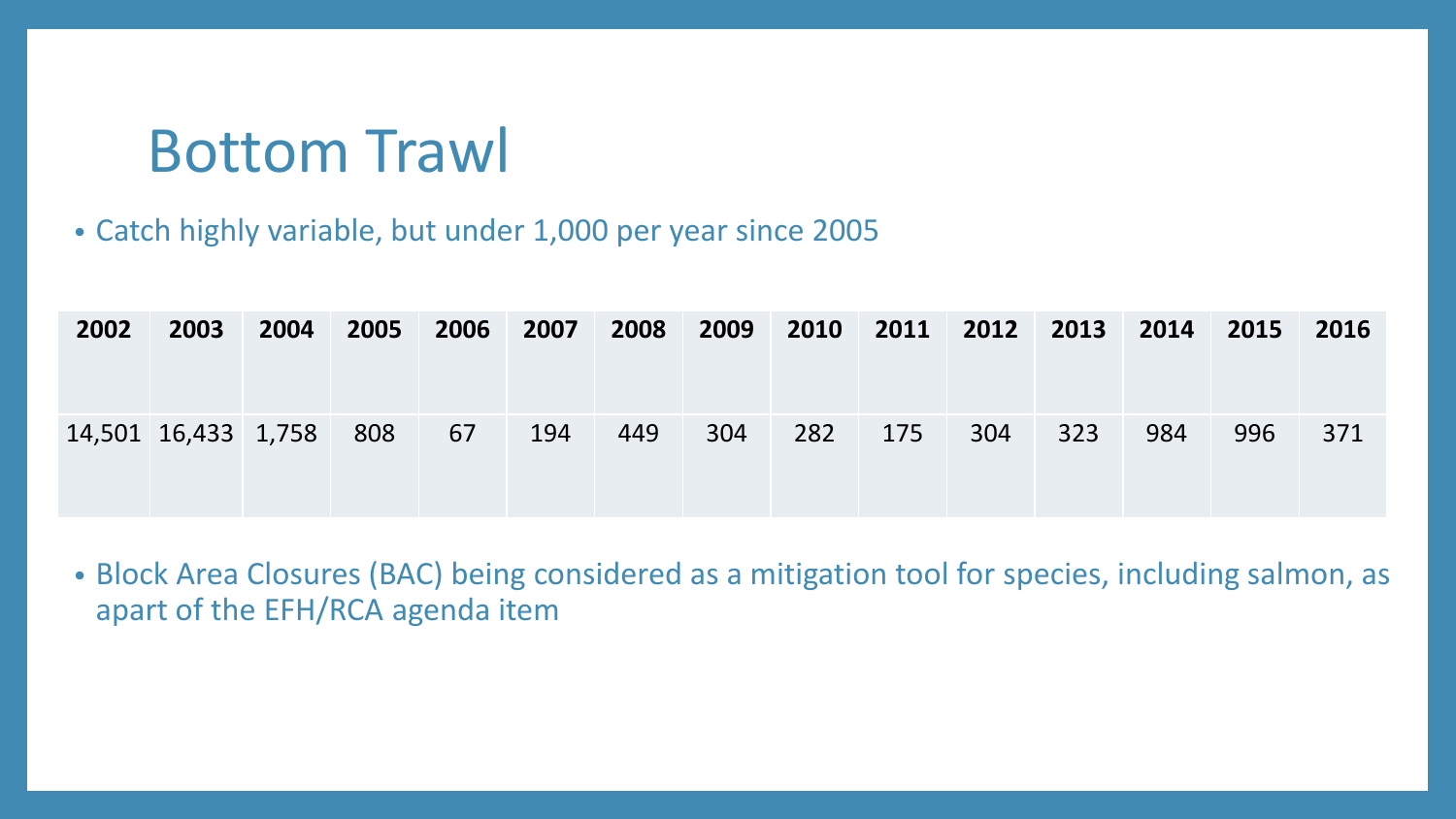# Issue B: Reference Point for Tracking Non-Whiting Bycatch of Salmon

- Used to assess catch of the trawl sub-sectors (groundfish bottom and nonwhiting midwater) inseason
- Not be established in regulation unless used for an automatic action.

No Action: No reference point for tracking inseason

Alternative 1: 5,096 (5,550 threshold - 404 analyzed in the BiOp that includes: 124 for nearshore/non-nearshore (maximum bycatch) -18 maximum for CA recreational bottomfish fisheries outside salmon season - 12 assumed maximum OR longleader - 250 buffer for uncertainty for commercial nontrawl and OR/WA recreational bottomfish outside salmon seasons)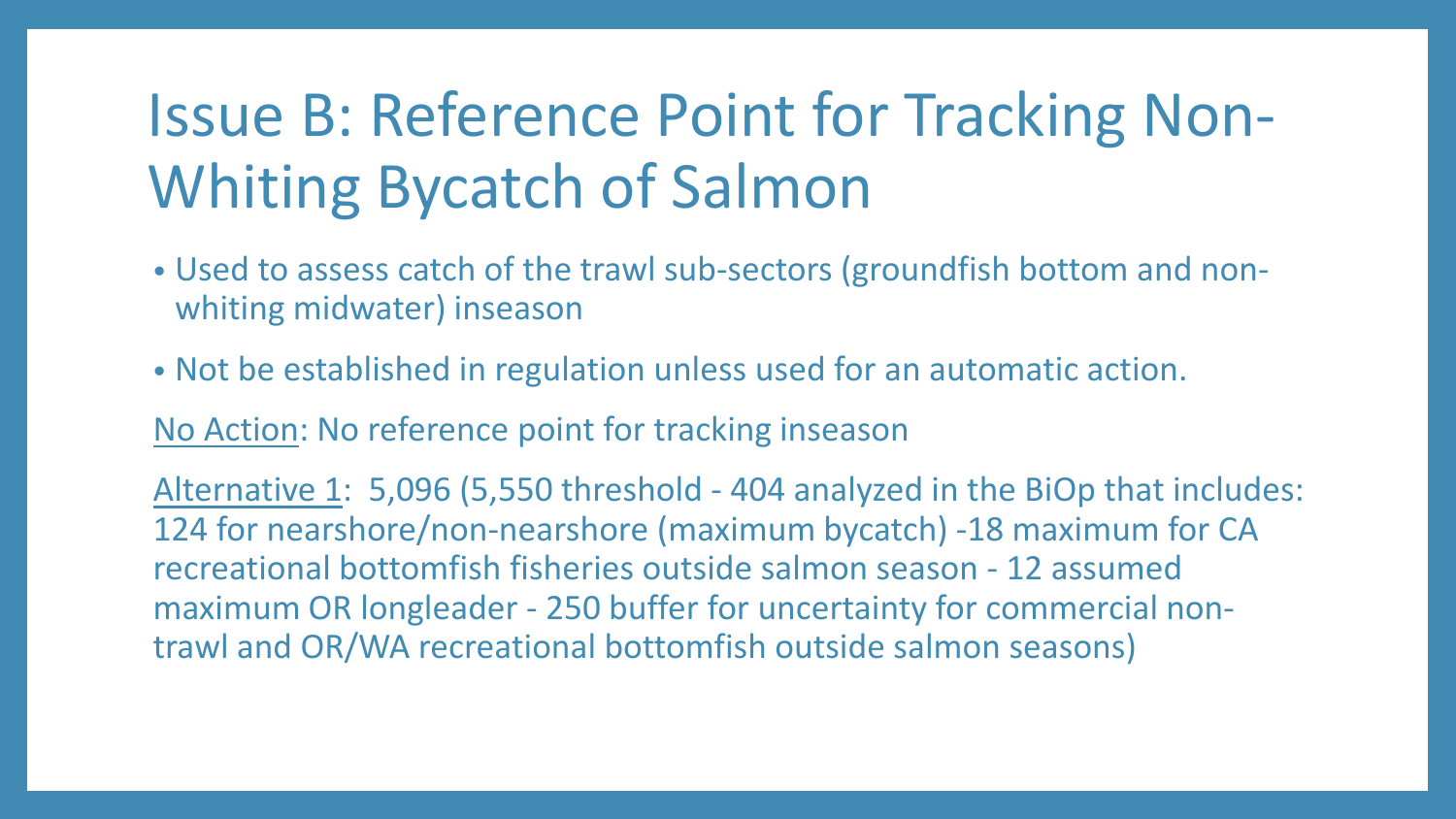# Issue C: Salmon mitigation measures for non-whiting midwater trawl

No Action: Status Quo (BRAs available to minimize the incidental harvest of any protected or prohibited species taken in the groundfish fishery, including salmon)

Alternative 1: Make BRAs available at 200 fathoms for non-whiting midwater trawl available in regulation for routine inseason action (Council recommends implementation to NMFS at a Council meeting) for to minimize the incidental harvest of any protected or prohibited species taken in the groundfish fishery (including salmon)

Alternative 2: Make BRAs an automatic authority for non-whiting midwater trawl and revise regulations so that exceedance of the non-whiting salmon threshold of X Chinook salmon would trigger the automatic implementation of a BRA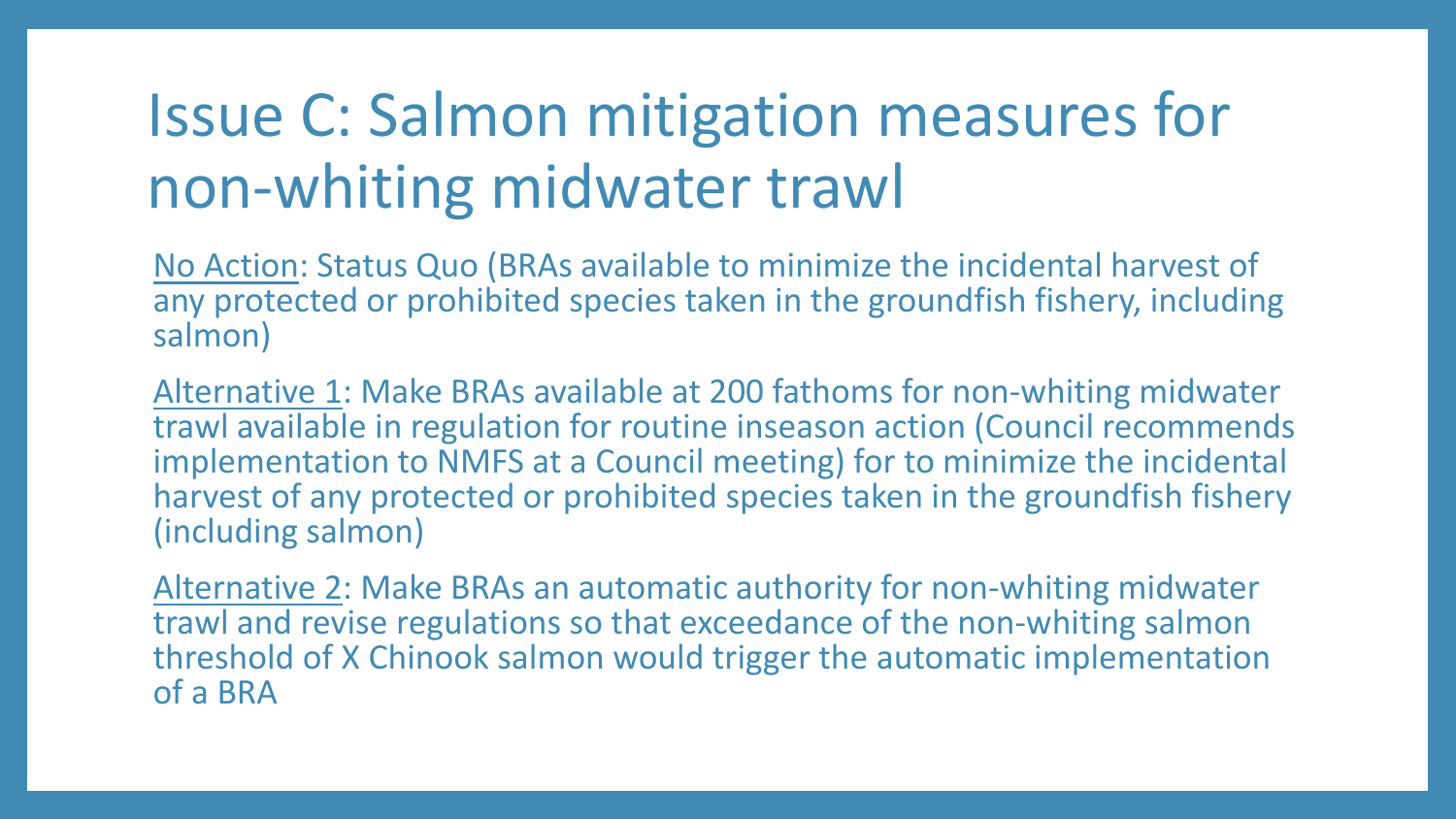## Coho Salmon

- RPM 2 does refer to reviewing and developing mechanisms for exceeding coho salmon thresholds of 474 for whiting and 560 for non-whiting (historical maximums)
	- Non-whiting includes 250 coho buffer
- •Unlike Chinook, exceedance of a coho only results in reconsultation (not closure)
- Extremely volatile catch in both sectors, making depth and spatial analysis of management measures difficult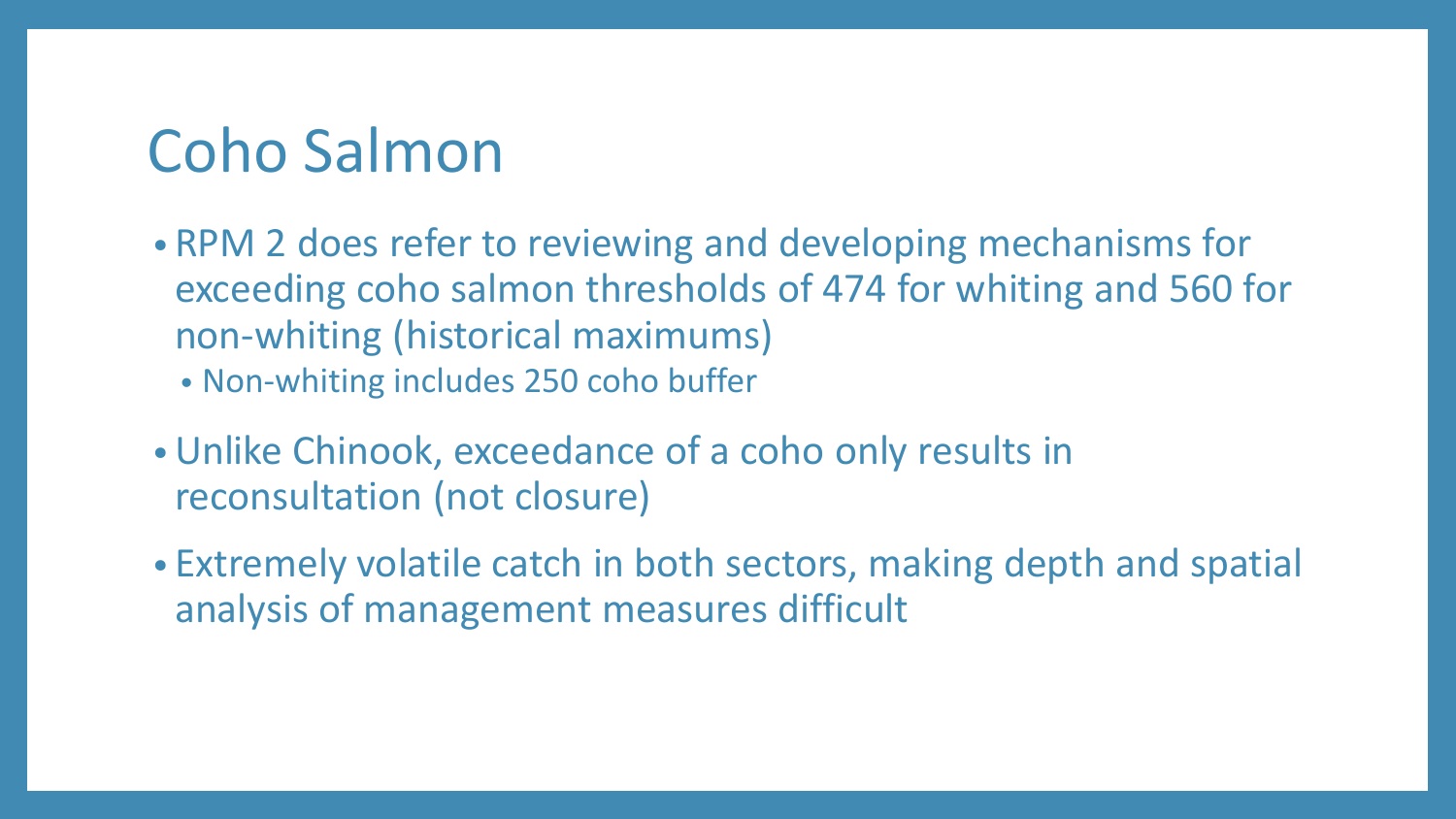### RPM 3: The Reserve

Requires NMFS and the Council to "develop and implement regulations regarding the Reserve and its use, ensuring that the Reserve will be available only to address unexpected high bycatch levels, and it will not be available as a matter of course to allow the sectors to exceed their bycatch guidelines"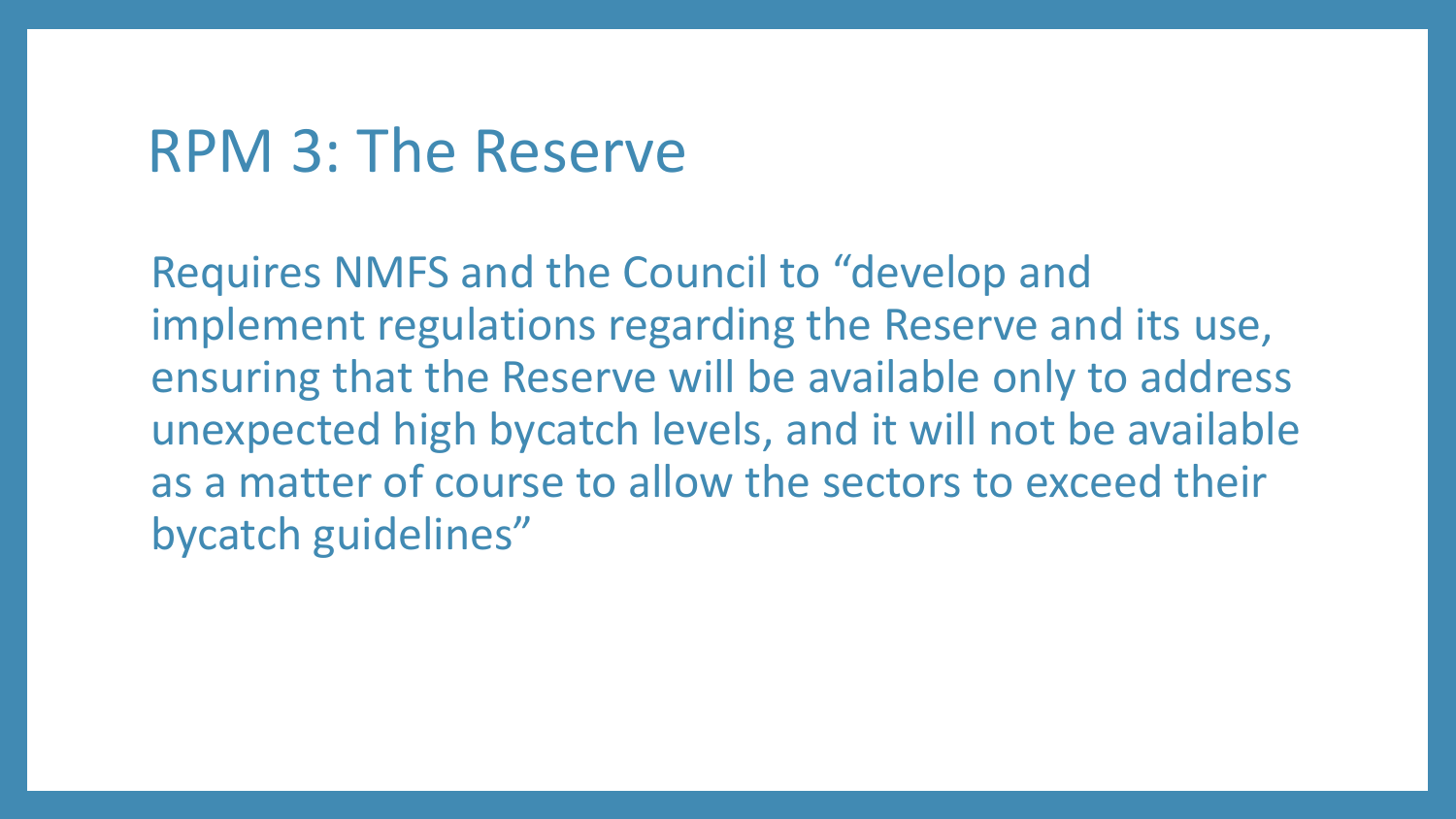### RPM 3: The Reserve- T&C 3 (a)

The Council and NMFS shall develop and implement initial regulations governing the Reserve of 3,500 Chinook salmon as part of the 2019-2020 biennial specifications and management measures. These regulations will be designed to, among other things, allow for inseason action to prevent any exceedance of a sector guideline plus the full amount of the Reserve and minimize the chance that the Reserve is used in three out of any consecutive five years.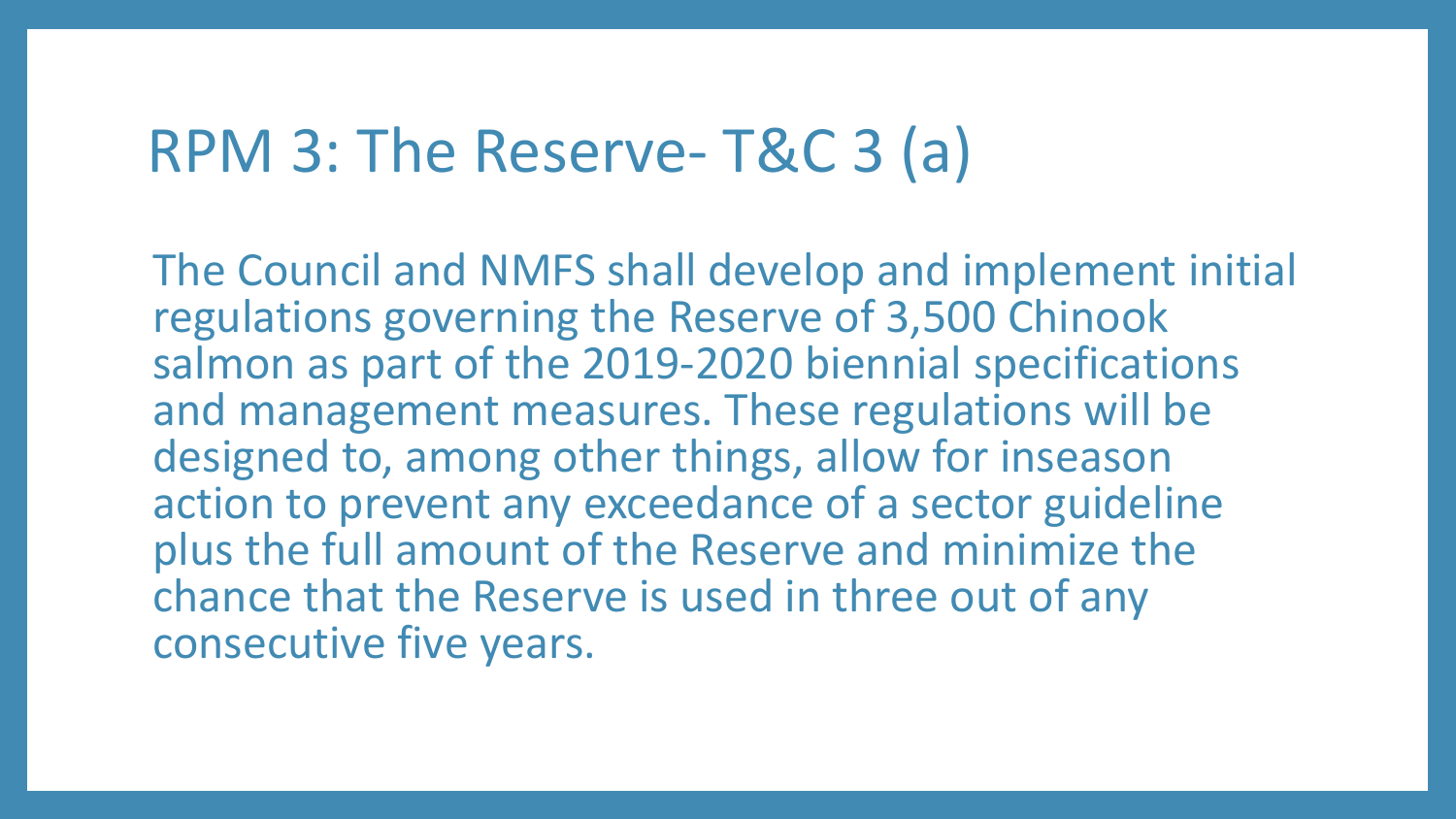### RPM 3: The Reserve- T&C 3 (c)

If, at any time during the fishery, it is anticipated that the coastwide bycatch will exceed the annual Chinook salmon bycatch guideline of 11,000 for the whiting sector or 5,500 for the non-whiting sector, NMFS and the Council<br>will take action to avoid an exceedance of either guideline. If either sector exceeds its guideline plus the Reserve, fisheries for that sector will close for the remainder of the year. If a sector exceeds its guideline plus the Reserve, but the other sector has not exceeded its guideline, only the sector that has exceeded its guideline plus the Reserve will be closed. If one sector has been closed for the remainder of the year under the above scenario, and the other sector reaches its guideline, all sectors would be closed for the remainder of the year. NMFS and the Council shall develop and implement<br>regulations governing closure of the fishery sector(s) as described here as part of the biennial harvest specifications and management measures for 2019-2020.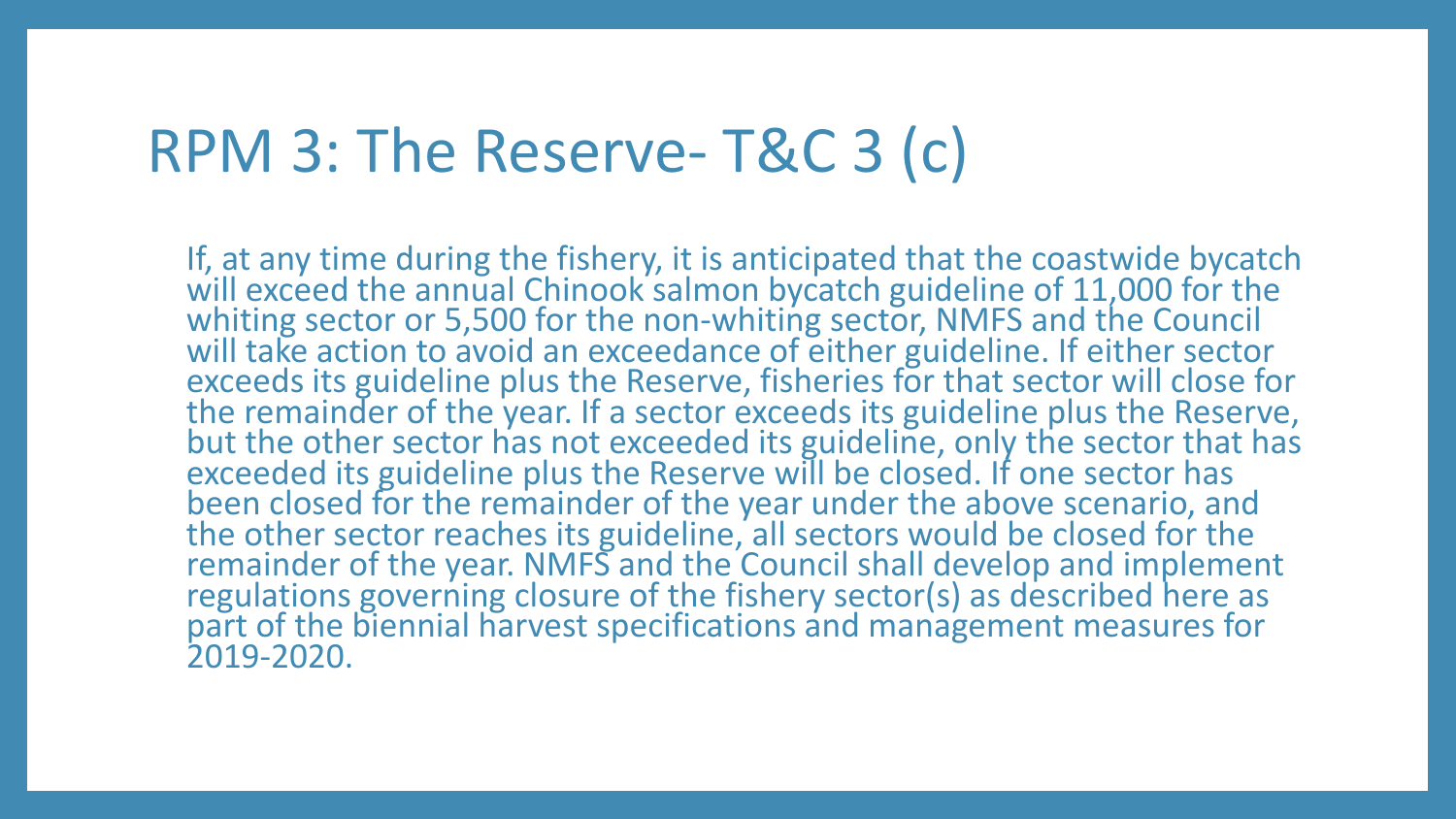### Reserve Considerations

- NOT a buffer; use annually in 3 of 5 years will trigger re-initiation
- Some consideration should be given to whether access to the Reserve is needed
	- Timing of the need:
		- I. there could be a disruption to the sector by closing the sector early in the season if they reach their threshold, or
		- II. a sector may have already taken most of their allocation and therefore access to the Reserve may not be needed
	- Which actions were previously taken to address salmon take and the degree to which these actions were sufficient to reduce the rate of salmon bycatch for that sector
- Note that if a sector were to exceed a threshold between Council meetings, and there was no previous discussion or direction at the prior meeting, the sector would be allowed to continue fishing as normal unless a mitigation measure was available in regulation (e.g. BRA)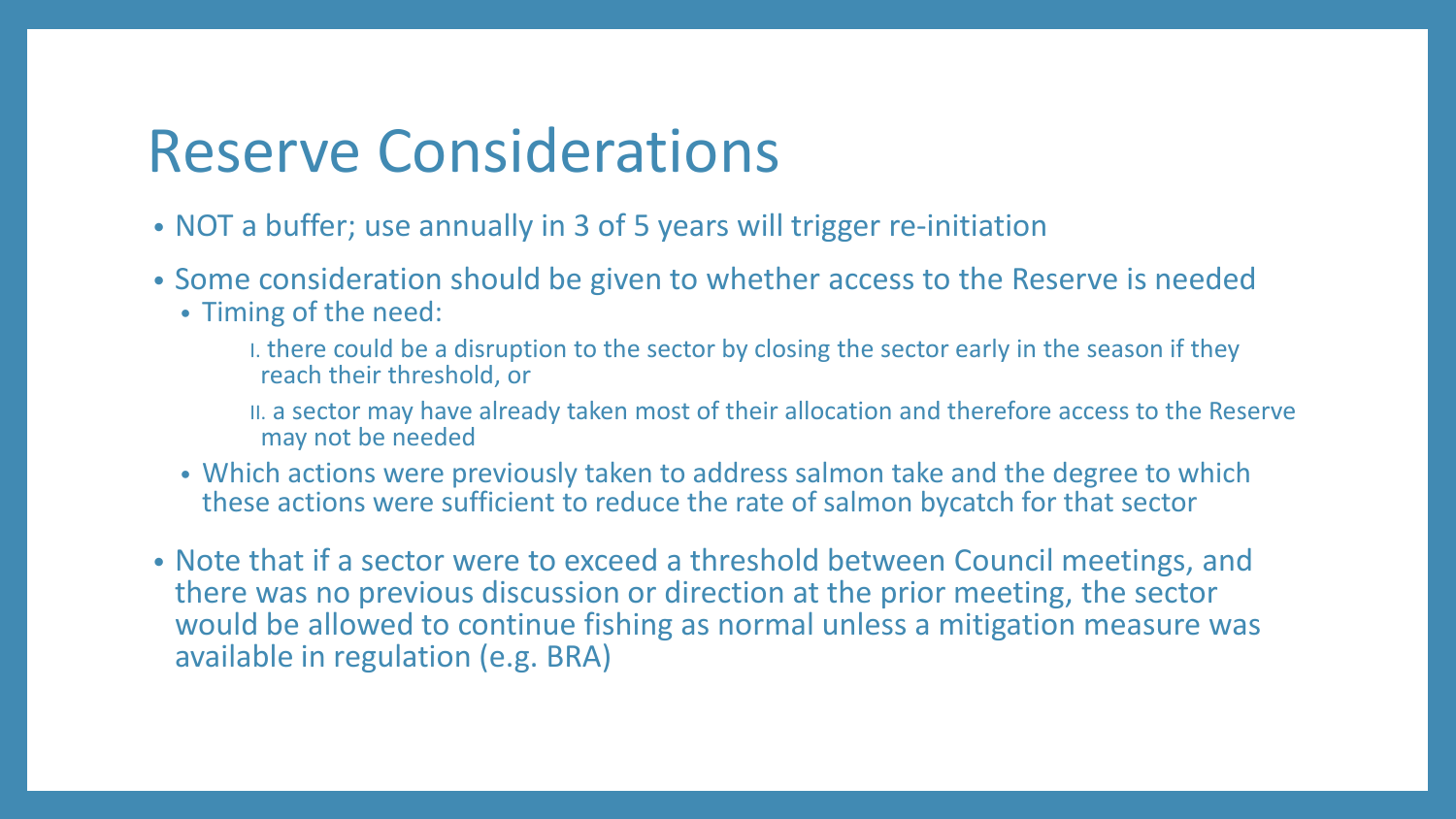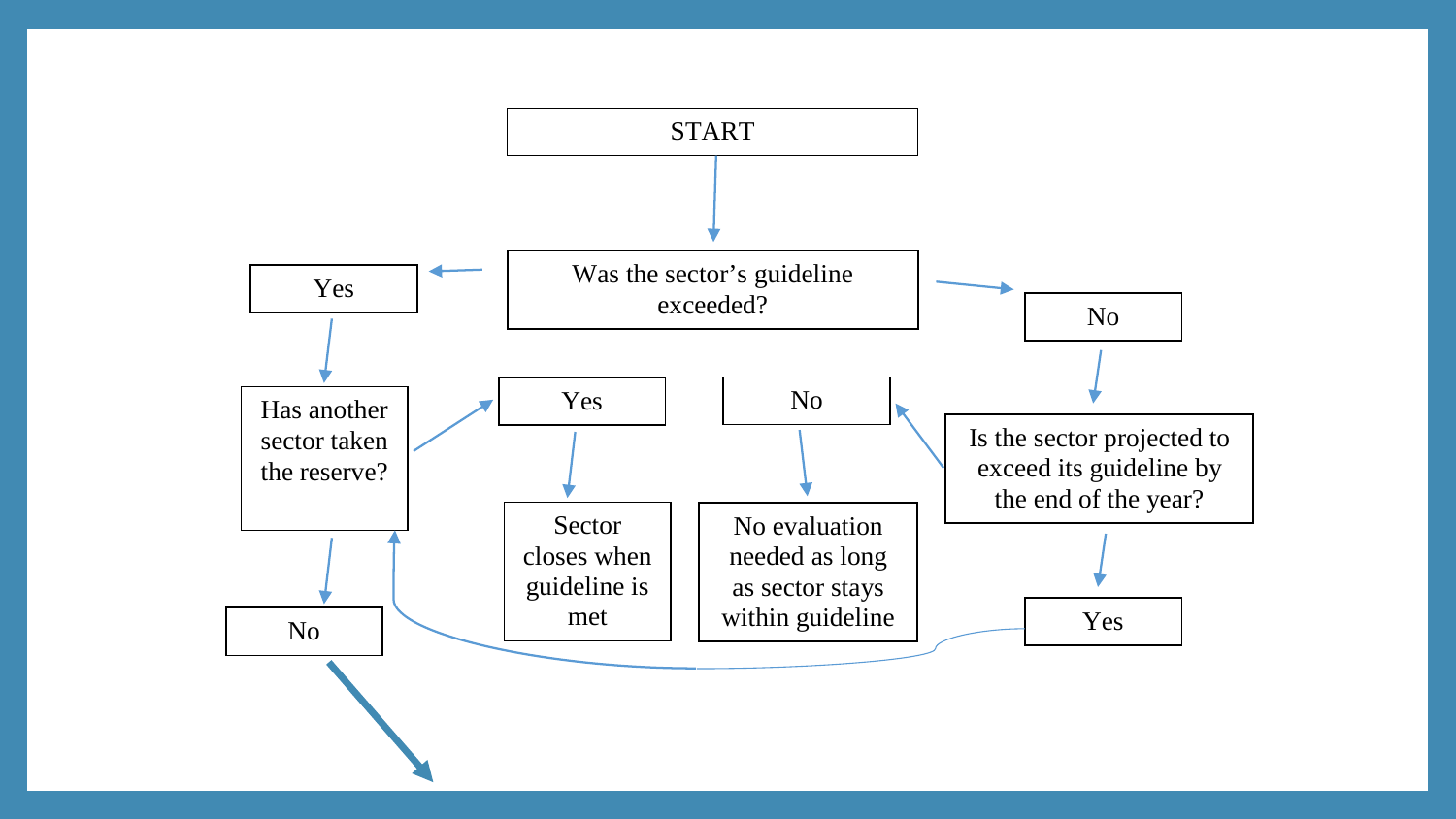Questions for Consideration during inseason:

- 1. Has the sector taken other actions to reduce salmon take? If so, what were these actions and what has been the result?
- 2. Is salmon avoidance affecting attainment of the target species allocation?
- 3. Could the sector needs be addressed in a different way (i.e., moving to different areas, more access to overfish species) without more salmon take?
- 4. Are there additional mitigation actions that could reduce salmon take?
- 5. Would inaction that results in continued salmon catches result in re-consultation? (i.e. would the fishery exceed both guidelines and the reserve?)
- 6. Has the reserve been accessed in the past 5 years? If so, how often and by whom?
- 7. How much additional take of salmon is projected to occur over the remainder of the year in order for the sector to attain as much of their quota as possible?
- 8. Is there additional salmon take likely to occur in other sectors of the fishery?

Council and NMFS decide to stop the sector from fishing when the guideline is reached

Council and NMFS decide to allow fishing to go forward with additional salmon mitigation (i.e. depth based management)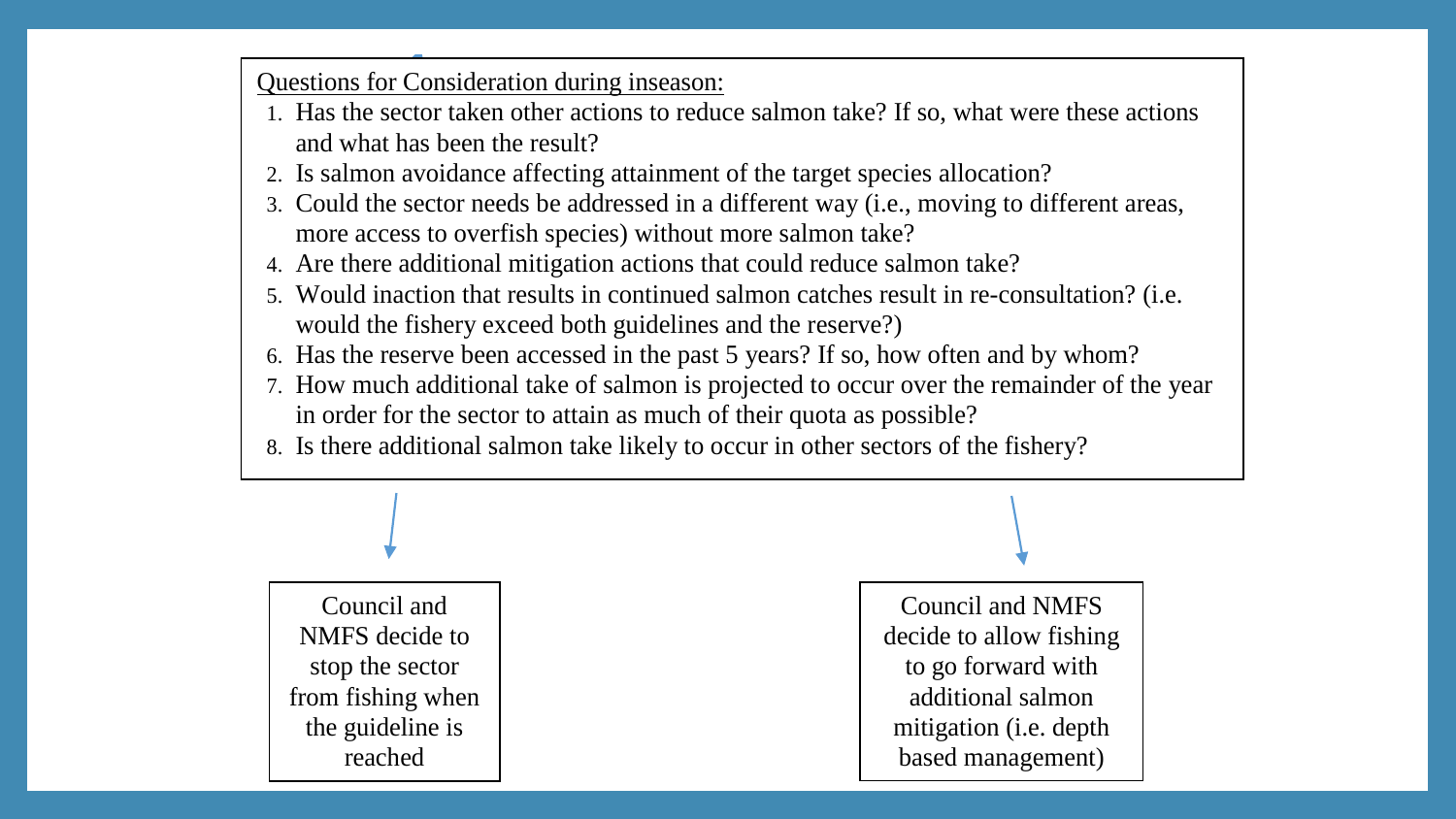### Routine Inseason Process

- Only times when automatic action is required per the ITS are (1) if a sector exceeds or is projected to exceed their threshold plus the reserve, or (2) if one sector has already taken their threshold plus the reserve and the other sector exceeds or is projected to exceed their threshold.
- Beyond those two instances, NMFS and the Council would have the ability at a Council meeting to discuss questions, such as those in the "questions for consideration" box, and make an informed decision based on the best available science to either allow fishing to continue or to close a sector when they exceed or are projected to exceed their threshold.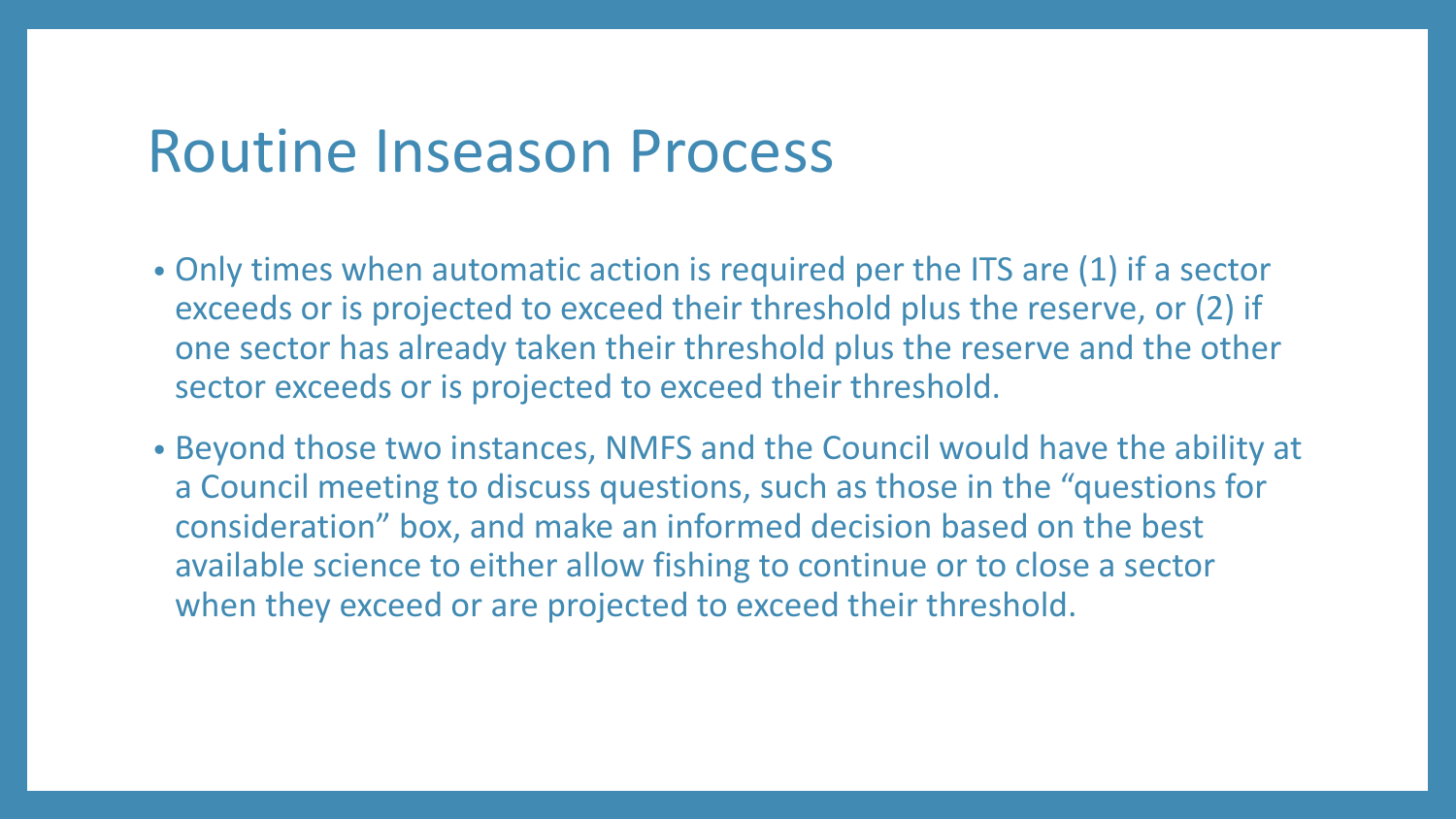### Risk of Exceeding Thresholds

- However, there is some risk with this approach if one sector could exceed their threshold between Council meetings.
- Table 6 on Pages 24-25
	- Periods during the year (shaded in grey) that the Council would not have the ability to react inseason at a Council meeting to a sector exceeding a salmon bycatch threshold.
	- Likely September, October, or November is when action would be needed